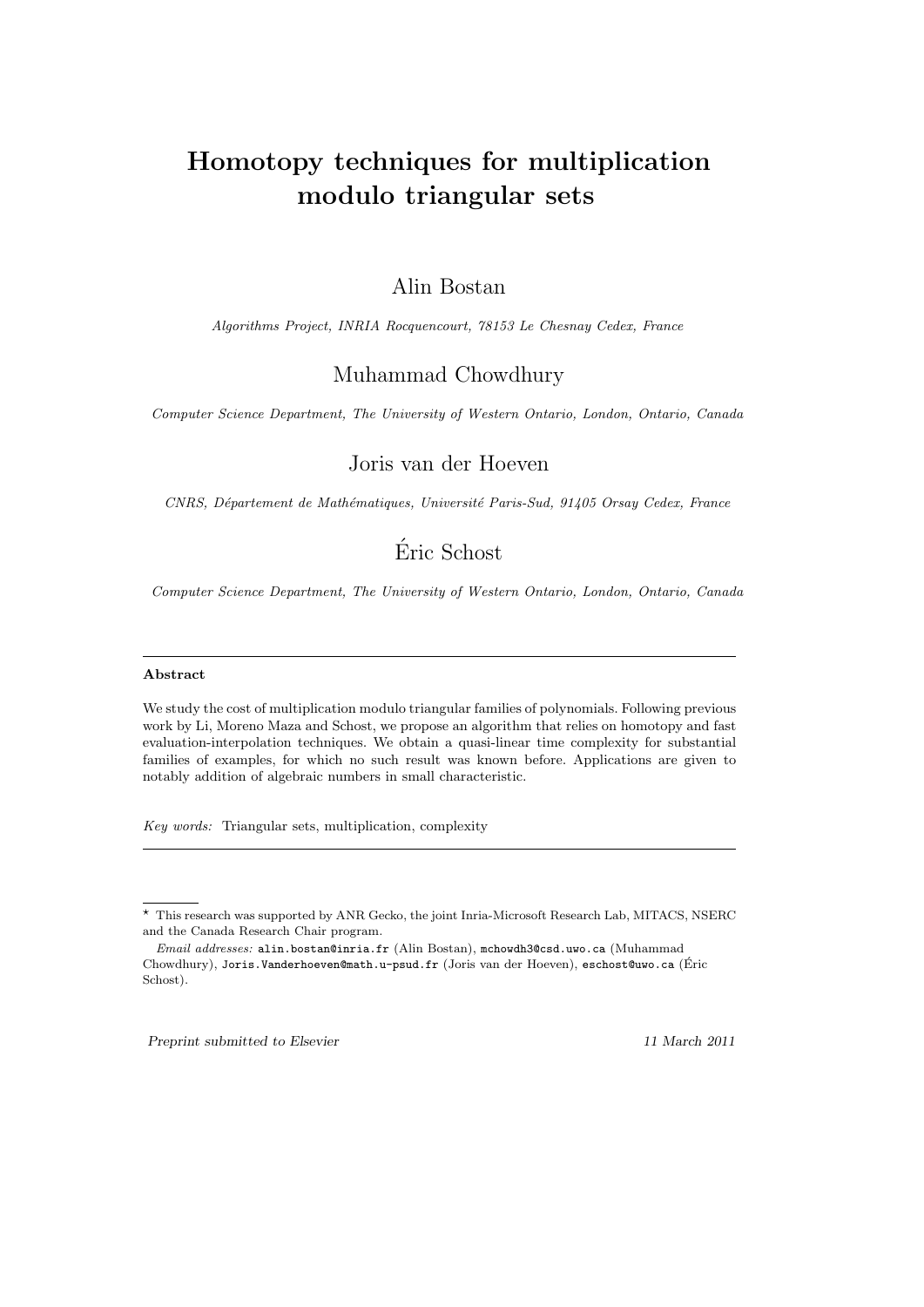#### 1. Introduction

Triangular families of polynomials are a versatile data structure, well adapted to encode geometric problems with some form of symmetry [3, 19, 13, 16]. However, in spite of this, many complexity questions are still not answered in a satisfying manner.

A high-level question is to provide sharp estimates on the cost of solving polynomial systems by means of triangular representations. This problem has a geometric nature; it itself relies on several difficult lower-level questions, such as the cost of basic operations with triangular sets. In this paper, we address one such question: the arithmetic cost of multiplication of polynomials modulo a triangular set. This justifiably stands as a central question, since many higher-level routines are built on top of it, such as inversion [20, 23, 11, 22], lifting techniques [10] for modular algorithms, solving systems of equations [21], etc.

Problem statement, overview of our results. We work in  $R[X_1, \ldots, X_n]$ , where R is a ring, and we are given a set of relations of the form

$$
\mathbf{T} \begin{bmatrix} T_n(X_1,\ldots,X_n) \\ \vdots \\ T_2(X_1,X_2) \\ T_1(X_1). \end{bmatrix}
$$

The polynomials **T** form a *triangular set*: for all i,  $T_i$  is in  $R[X_1, \ldots, X_i]$ , is monic in  $X_i$  and reduced modulo  $\langle T_1, \ldots, T_{i-1} \rangle$ , in the sense that  $\deg(T_i, X_j) < \deg(T_j, X_j)$  for  $j \lt i$ . As an aside, note that the case where  $T_i$  is not monic but with a leading coefficient invertible modulo  $\langle T_1, \ldots, T_{i-1} \rangle$  reduces in principle to the monic case; however, inversion modulo  $\langle T_1, \ldots, T_{i-1} \rangle$  remains a difficult question [11], of cost higher than that of multiplication.

As input, we consider two polynomials  $A, B$  reduced modulo  $\langle T \rangle$ . The direct approach to multiply them modulo  $\langle T \rangle$  is to perform a polynomial multiplication, followed by the reduction modulo  $\langle T \rangle$ , by a generalization of Euclidean division. As far as complexity is concerned, when the number of variables grows, this kind of approach cannot give linear time algorithms. Consider for instance the case where all  $T_i$  have degree 2 in their main variables  $X_i$ . Then, A and B both have  $2^n$  monomials, but their product before reduction has  $3<sup>n</sup>$  monomials; after reduction, the number of monomials is  $2<sup>n</sup>$  again. If we let  $\delta = 2^n$  be a measure of the input and output size, the cost of such an algorithm is at least  $3^n = \delta^{\log_2(3)}$ .

In this paper, we show that a different approach can lead to a quasi-linear time algorithm, in cases where the monomial support of  $T$  is sparse, or when the polynomials in T have a low total degree. This will for example be the case for systems of the form

$$
\begin{vmatrix} X_n^2 - 2X_{n-1} & & X_n^2 - X_{n-1} \\ \vdots & & \text{or} \\ X_2^2 - 2X_1 & & X_2^2 - X_1 \\ X_1^2 & & & X_1^2, \end{vmatrix}
$$
 (1)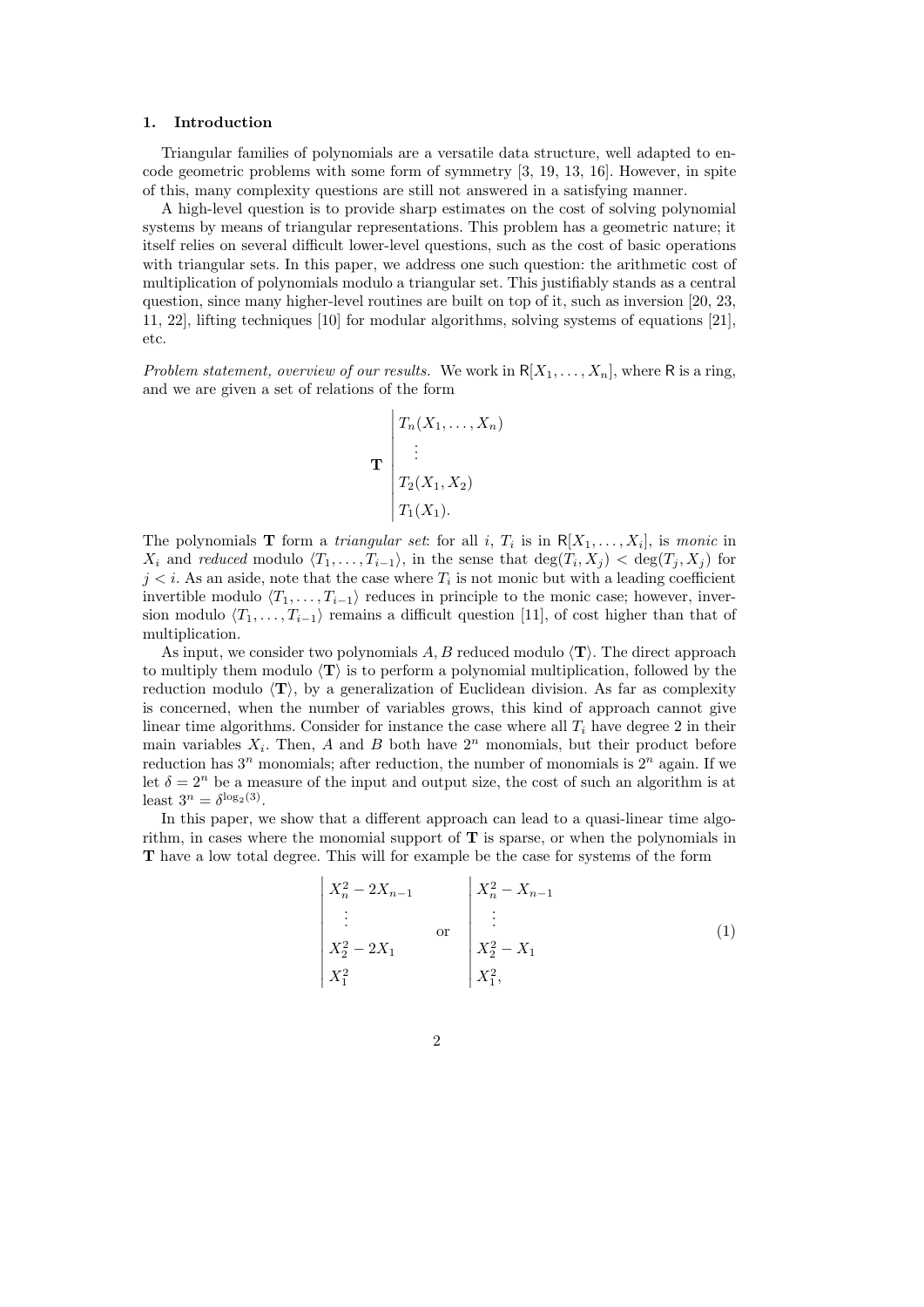whose applications are described later on. Our result also applies to the following construction: start from  $F \in R[X]$ , say  $F = X^3 - X^2 + X - 3$ , and define the so-called "Cauchy modules" [27]  $F_1, F_2, F_3$ , which are used in effective Galois theory [27, 1, 26]:

$$
\begin{vmatrix}\nF_1(X_1) & = F(X_1) & = X_1^3 - X_1^2 + X_1 - 3 \\
F_2(X_1, X_2) & = \frac{F_1(X_1) - F_1(X_2)}{X_1 - X_2} & = X_2^2 + X_2X_1 - X_2 + X_1^2 - X_1 + 1\n\end{vmatrix} = X_1^2(X_1, X_2, X_3) = \frac{F_2(X_1, X_2) - F_2(X_1, X_3)}{X_2 - X_3} = X_3 + X_2 + X_1 - 1.
$$
\n(2)

For examples (1) and (2), our algorithms give the following results:

- for **T** as in (1), multiplication modulo  $\langle \mathbf{T} \rangle$  can be performed in quasi-linear time  $O^*(\delta)$ , where  $\delta = 2^n$  is the input and output size, and where  $O^{\gamma}(\delta)$  stands for  $O(\delta(\log(\delta))^{O(1)})$ .
- for **T** as in (2), with  $n = \deg(F)$ , multiplication modulo  $\langle T \rangle$  can be performed in quasi-linear time  $O^{\sim}(\delta)$ , where  $\delta = n!$  is the input and output size.

No previous algorithm was known featuring such complexity estimates.

Our approach. To obtain this quasi-linear cost, we have to avoid multiplying  $A$  and  $B$ as polynomials. Our solution is to use evaluation and interpolation techniques, just as FFT multiplication of univariate polynomials is multiplication modulo  $X<sup>n</sup> - 1$ .

Fast evaluation and interpolation may not be possible directly, if  $T$  does not have roots in R (as in the previous examples). However, they become possible using deformation techniques: we construct a new triangular set U with all roots in R, and multiply A and B modulo  $S = \eta T + (1 - \eta)U$ , where  $\eta$  is a new variable. The triangular set S has roots in  $R[[\eta]]$ , by Hensel's lemma, so one can use evaluation-interpolation techniques over  $R[[\eta]]$ .

This idea was introduced in [22], but was limited to the case where all polynomials in **T** are univariate:  $T_i$  was restricted to depend on  $X_i$  only, so this did not apply to the examples above. Here, we extend this idea to cover such examples; our main technical contribution is a study of precision-related issues involved in the power series computations, and how they relate to the monomial support of T.

Previous work. It is only recently that fast algorithms for triangular representations have been throughly investigated; thus, previous results on efficient multiplication algorithms are scarce. All natural approaches introduce in their cost estimate an overhead of the form  $k^n$ , for some constant k.

The main challenge (still open) is to get rid of this exponential factor unconditionally: we want algorithms of cost  $O^{\sim}(\delta)$ , where  $\delta = d_1 \cdots d_n$  is the number of monomials in A, B and their product modulo  $\langle \mathbf{T} \rangle$ . For instance, with  $T_i = X_i^{d_i}$ , the first complexity result of the form  $O(\delta^{1+\epsilon})$ , for any  $\epsilon > 0$ , was in [29].

The previous work [22] gives a general algorithm of cost  $O^{\sim}(4^{n}\delta)$ . That algorithm uses fast Euclidean division; for polynomials of low degree (e.g., for  $d_i = 2$ ), the naive approach for Euclidean division can actually give better results. Previous mentions of such complexity estimates (with a constant higher than 4) are in [20].

As said above, in [22], one also finds the precursor of the algorithm presented here; the algorithm of [22] applies to families of polynomials having  $T_i \in \mathsf{R}[X_i]$ , and achieves the cost  $O(\delta^{1+\epsilon})$  for any  $\varepsilon > 0$ . In that case, the analysis of the precision in power series computation was immediate. Our main contribution here is to perform this study in the general case, and to show that we can still achieve similar costs for much larger families of examples.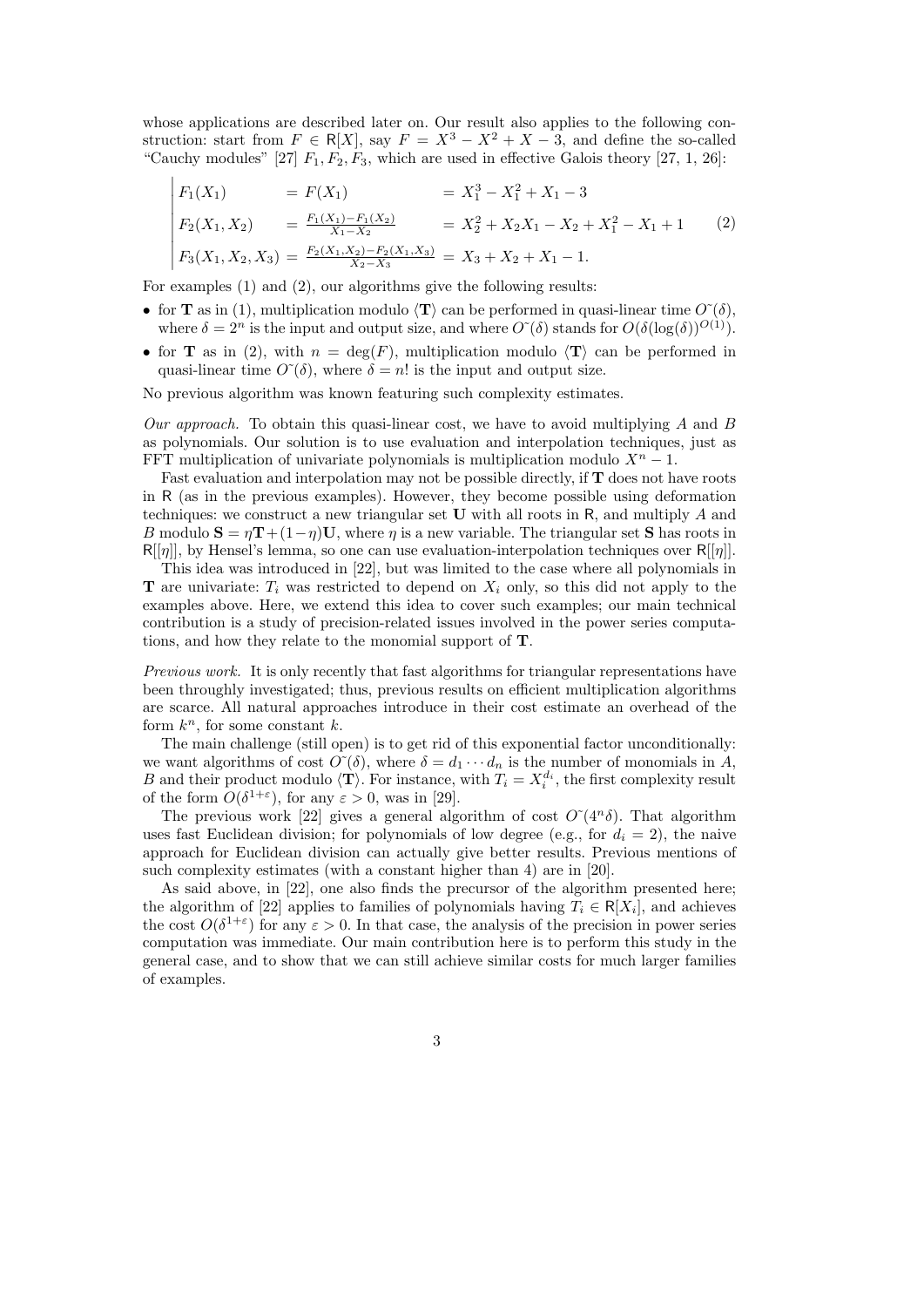*Basic notation.* Let  $\mathbf{d} = (d_1, \ldots, d_n)$  be a vector of positive integers. In what follows, these will represent the main degrees of the polynomials in our triangular sets; without loss of generality, we will thus always suppose  $d_i \geq 2$  for all i.

Recall that R is our base ring and that  $X_1, \ldots, X_n$  are indeterminates over R. We let  $M_{\mathbf{d}}$  be the set of monomials

$$
M_{\mathbf{d}} = \left\{ X_1^{e_1} \cdots X_n^{e_n} \mid 0 \le e_i < d_i \text{ for all } i \right\}.
$$

We denote by  $\textsf{Span}(M_{\mathbf{d}})$  the free R-submodule generated by  $M_{\mathbf{d}}$  in  $R[X_1, \ldots, X_n]$ :

$$
\text{Span}(M_{\mathbf{d}}) = \left\{ \ A = \sum_{m \in M_{\mathbf{d}}} a_m m \ | \ a_m \in \mathsf{R} \text{ for all } m \in M_{\mathbf{d}} \ \right\}.
$$

This is thus the set of polynomials A in  $R[X_1, \ldots, X_n]$ , such that  $\deg(A_i, X_i) < d_i$  holds for all *i*. Finally, we let  $\delta_{\bf d}$  be the product  $\delta_{\bf d} = d_1 \cdots d_n$ ; this is the cardinality of  $M_{\bf d}$ . Remark that since all  $d_i$  are at least 2, we have the bounds

$$
2^n \le \delta_{\mathbf{d}}
$$
 and  $\sum_{i \le n} d_1 \cdots d_i \le 2\delta_{\mathbf{d}}$ .

The former plainly follows from the inequality  $2 \leq d_i$ ; the latter comes from observing that  $d_1 \cdots d_i 2^{n-i} \leq d_1 \cdots d_n = \delta_{\mathbf{d}}$ ; this yields  $d_1 \cdots d_i \leq \delta_{\mathbf{d}}/2^{n-i}$ , from which the claim follows by summation.

The *multi-degree* of a triangular set  $\mathbf{T} = (T_1, \ldots, T_n)$  is the *n*-tuple  $\mathbf{d} = (d_1, \ldots, d_n)$ , with  $d_i = \deg(T_i, X_i)_{1 \leq i \leq n}$ . In this case,  $R[X_1, \ldots, X_n]/\langle \mathbf{T} \rangle$  is a free R-module isomorphic to Span( $M_{\bf d}$ ). We say that a polynomial  $A \in R[X_1,\ldots,X_n]$  is *reduced* with respect to **T** if deg(A,  $X_i$ ) <  $d_i$  holds for all i. For any  $A \in R[X_1, \ldots, X_n]$ , there exists a unique  $A' \in R[X_1, \ldots, X_n]$ , reduced with respect to **T**, and such that  $A - A'$  is in the ideal  $\langle \mathbf{T} \rangle$ . We call it the *normal form* of A and write  $A' = A \text{ mod } \langle \mathbf{T} \rangle$ .

Outlook of the paper. In Section 2, we introduce some basic complexity notation. The next section presents basic evaluation-interpolation algorithms for so-called equiprojectable sets, which are extensions of algorithms known for univariate polynomials. We deduce our multiplication algorithm in Section 4; examples, applications and experimental results are in Sections 5 and 6.

#### 2. Preliminaries

Big-O notation is delicate to use in our situation, since our estimates may depend on several (possibly an unbounded number of) parameters (typically, the multi-degree of our triangular sets). Hence, whenever we use a big-O inequality such as  $f \in O(g)$ , it is implied that there exists a universal constant  $\lambda$  such that  $f(v_1, \ldots, v_s) \leq \lambda g(v_1, \ldots, v_s)$  holds for all possible values of the arguments. When needed, we use explicit inequalities. Finally, the notation  $f \in O^{\sim}(g)$  means that there exists a constant  $\alpha$  such that  $f \in O(g \log(g)^{\alpha})$ , where the big-O is to be understood as above.

Our complexity estimates count additions, multiplications, and inversions, when they are possible. We denote by  $M : \mathbb{N} \to \mathbb{N}$  a function such that over any ring, polynomials of degree less than d can be multiplied in  $M(d)$  operations, and which satisfies the superlinearity conditions of [15, Chapter 8]. Using the algorithm of Cantor-Kaltofen [9], one can take  $\mathsf{M}(d) \in O(d \lg(d) \lg \lg(d)),$  with  $\lg(d) = \log_2(\max(d, 2)).$ 

We next let  $C_0 : \mathbb{N} \to \mathbb{N}$  be a function such that  $d \mapsto C_0(d)/d$  is non-decreasing,  $C_0(d) \geq d$  holds for all d and such that we have, over any ring R:

$$
\overline{4}
$$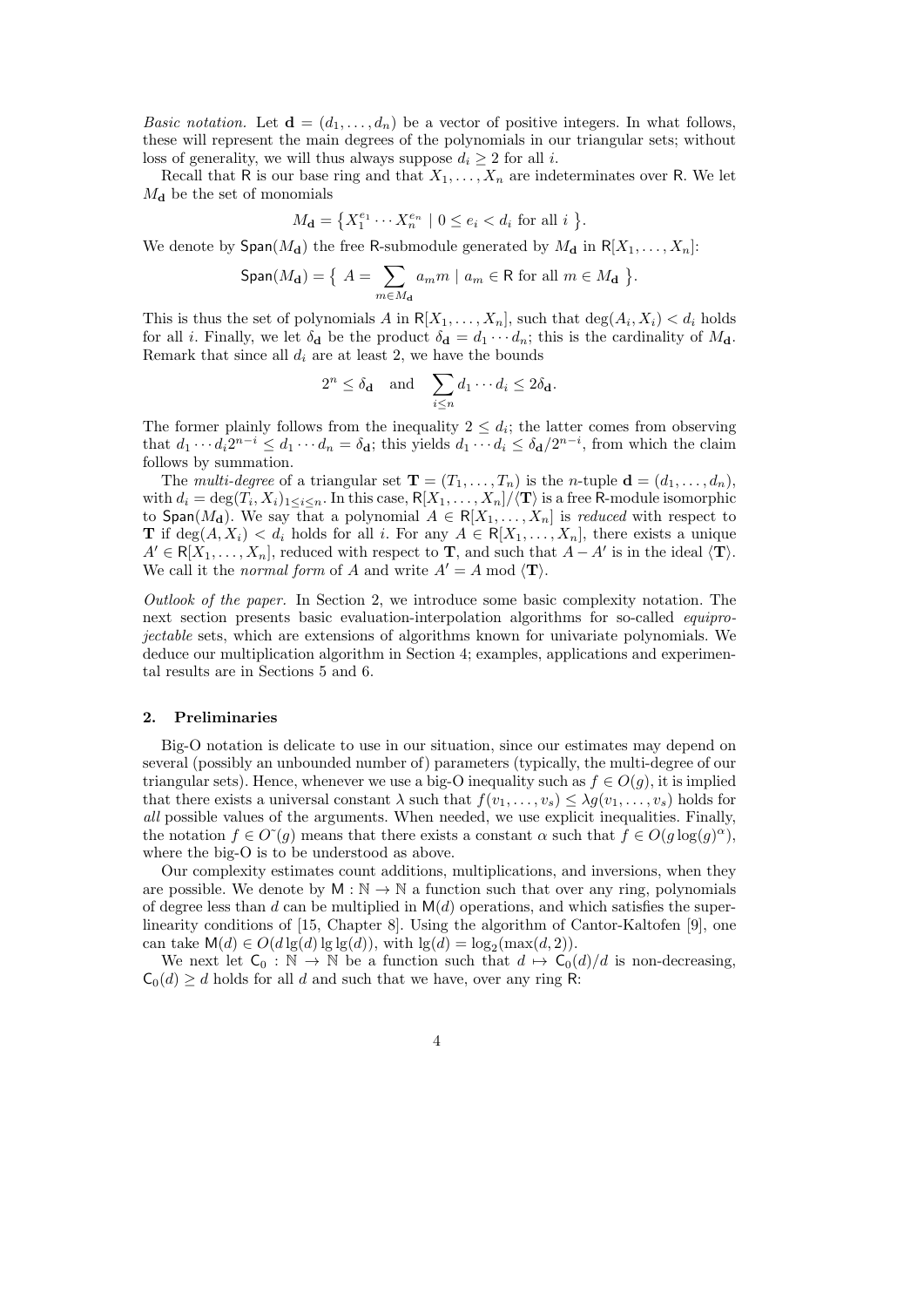- (1) for any  $x_1, \ldots, x_d$  in R and any polynomial  $A \in R[X]$  of degree less than d, one can compute all values  $A(x_i)$  in  $C_0(d)$  additions and multiplications in R;
- (2) for any  $x_1, \ldots, x_d$  in R, one can compute the coefficients of the polynomial  $(X$  $x_1)\cdots(X-x_d)$  in  $\mathsf{C}_0(d)$  additions and multiplications in R;
- (3) for any  $x_1, \ldots, x_d$  in R, with  $x_i x_j$  a unit for  $i \neq j$ , and any values  $v_1, \ldots, v_d$  in R, one can compute the unique polynomial  $A \in R[X]$  of degree less than d such that  $A(x_i) = v_i$  holds for all i in  $C_0(d)$  operations in R.

By the results of [15, Chapter 10], one can take  $C_0(d) \in O(M(d) \log(d))$ . We continue with the well-known fact that the function  $C_0$  also enables us to estimate the cost of lifting power series roots of a bivariate polynomial by Newton iteration. In the following lemma,  $\eta$  is a new variable over R.

**Lemma 1.** For any polynomial T in  $R[\eta, X]$ , monic in X and with  $\deg(T, X) = d$ , if the roots  $a_1, \ldots, a_d$  of  $T(0, X)$  are known and mutually distinct, one can compute the roots of  $T(\eta, X)$  in  $\mathsf{R}[\eta]/\langle \eta^{\ell} \rangle$  in  $O(\mathsf{C}_0(d)\mathsf{M}(\ell))$  operations in R.

*Proof.* The algorithm consists in lifting all roots of  $T$  in parallel using Newton iteration, using fast evaluation to compute the needed values of T and  $\frac{\partial T}{\partial X}$ ; it is given in Figure 1, where we use a subroutine called EvalUnivariate to do the evaluation. Each pass through the loop at line 2 takes two evaluations in degree d and d inversions, with coefficients that are power series of precision  $\ell'$ . Using [15, Chapter 9], the cost is thus  $2\mathsf{C}_0(d)\mathsf{M}(\ell') + \lambda d\mathsf{M}(\ell')$ , for some constant  $\lambda$ . Using the super-linearity of the function M, the conclusion follows.  $\quad \Box$ 

**Remark.** When performing all multiplications in  $R[\eta, X]/\langle \eta^{\ell} \rangle$  using Kronecker's method [15, Chapter 8.4], a more precise cost analysis yields the bound  $O(M(d\ell) \log(d))$  instead of

$$
O(\mathsf{C}_0(d)\mathsf{M}(\ell)) = O(\mathsf{M}(d)\mathsf{M}(\ell)\log(d)).
$$

If  $\ell = O(d)$ , then we usually have  $M(d\ell) = O(M(d)\ell)$ , which makes the new bound slightly better. However, this improvement only has a minor impact on what follows, so it will be more convenient to use the technically simpler bound from the lemma.

> LiftRoots $(T, a_1, \ldots, a_d, \ell)$ 1  $\ell' \leftarrow 2$ 2 while  $\ell' < \ell$  do 2.1  $v_1, \ldots, v_d \leftarrow \mathsf{EvalUnivariate}(T, a_1, \ldots, a_d) \bmod \eta^{\ell'}$ 2.2  $w_1, \ldots, w_d \leftarrow \mathsf{EvalUnivariate}(\partial T / \partial X, a_1, \ldots, a_d) \bmod \eta^{\ell'}$ 2.3 for  $i = 1, \ldots, d$  do 2.3.1  $a_i \leftarrow a_i - v_i/w_i \mod \eta^{\ell'}$ 2.4  $\ell' \leftarrow 2\ell'$ 3 return  $[a_i \bmod X^\ell \mid 1 \leq i \leq d]$

Fig. 1. Lifting all roots of a bivariate polynomial.

To obtain simpler estimates, we let  $\mathsf{C}(d) = \Lambda \mathsf{C}_0(d)$ , where  $\Lambda \geq 1$  is the constant implied in the big-O estimate in the former lemma. Hence, problems  $(1)$ ,  $(2)$  and  $(3)$  above can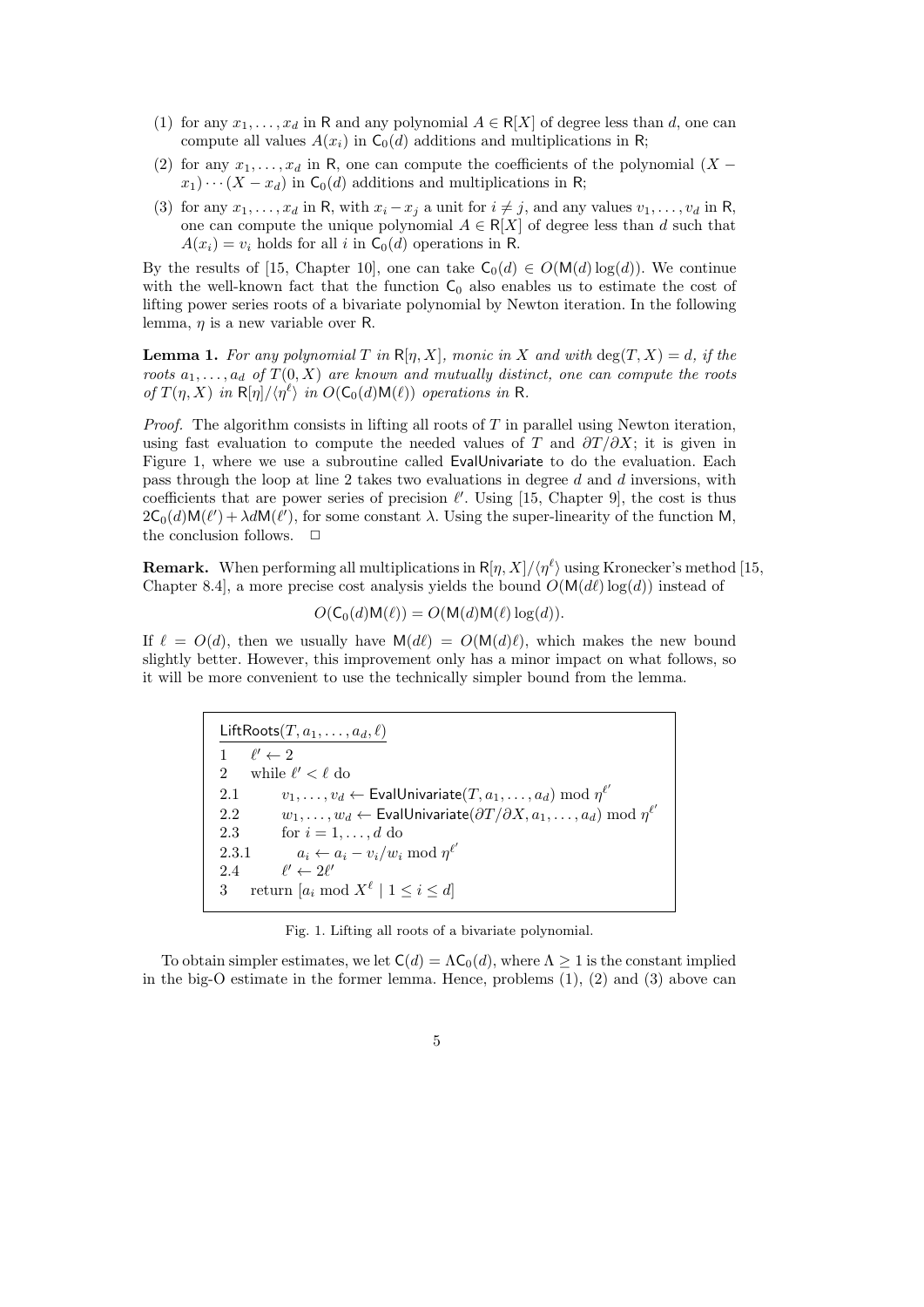be dealt with in  $C(d)$  operations, and the lifting problem of the previous lemma can be solved in  $C(d)M(\ell)$  operations. Finally, we introduce another short-hand notation: for a multi-degree  $\mathbf{d} = (d_1, \ldots, d_n)$ , we write

$$
\mathsf{L}(\mathbf{d}) = \sum_{i \le n} \frac{\mathsf{C}(d_i)}{d_i} \le n \frac{\mathsf{C}(d)}{d},\tag{3}
$$

with  $d = \max_{i \leq n} d_i$ . In view of the estimates  $C(d) \in O(M(d) \log(d))$  and  $M(d) \in$  $O(d\lg(d)\lg\lg(d))$ , we also have the upper bound  $\mathsf{L}(\mathbf{d}) \in O(\lg(\delta_{\mathbf{d}})^3)$ , which shows that  $L(\mathbf{d})$  is of polylogarithmic growth in  $\delta_{\mathbf{d}}$ .

#### 3. Evaluation and interpolation at equiprojectable sets

In this section, we recall from [3] the definition of *equiprojectable sets*. We prove that one can perform evaluation and interpolation at, and construct the vanishing ideal of, equiprojectable sets in linear time, up to logarithmic factors. We deduce an algorithm for multiplication modulo the vanishing ideal of such sets with a similar complexity. These results extend those given in [24, 22], which dealt with the case of points on a regular grid. The extension to our more general context is rather straightforward, but to our knowledge, it has not appeared in print before.

In all this section,  $\mathsf{R}$  is a ring; we study subsets of  $\mathsf{R}^n$  and their successive projections on the subspaces  $\mathsf{R}^i$ , for  $i \leq n$ . For definiteness, we let  $\mathsf{R}^0$  be a one-point set. Then, for  $1 \leq j \leq i \leq n$ , we let  $\pi_{i,j}$  be the projection

$$
\pi_{i,j} : \mathsf{R}^i \rightarrow \mathsf{R}^j
$$

$$
(x_1, \dots, x_i) \mapsto (x_1, \dots, x_j);
$$

if  $j = 0$ , we adapt this definition by letting  $\pi_{i,0}$  be the constant map  $\mathsf{R}^i \to \mathsf{R}^0$ . Finally, since this is the projection we use most, we simply write  $\pi = \pi_{n,n-1}$  for the projection  $\mathsf{R}^n \to \mathsf{R}^{n-1}.$ 

If V is a subset of  $\mathsf{R}^n$ , for  $\beta$  in  $\pi(V)$ , we let  $V_\beta$  be the fiber  $V \cap \pi^{-1}(\beta)$ . Hence, if  $\beta$ has coordinates  $(\beta_1, \ldots, \beta_{n-1})$ , the points in  $V_\beta$  have the form  $(\beta_1, \ldots, \beta_{n-1}, a)$ , for some values  $a$  in R. In all that follows, a finite set is by convention non-empty.

#### 3.1. Equiprojectable sets

Let V be a finite set in  $\mathbb{R}^n$ . *Equiprojectability* is a property of V that describes a combinatorial regularity in the successive projections of V. For  $n = 0$ , we say that the unique non-empty subset of  $\mathsf{R}^0$  is equiprojectable. Then, for  $n > 0$ ,  $V \subset \mathsf{R}^n$  is equiprojectable if the following holds:

• the projection  $\pi(V)$  is equiprojectable in  $\mathsf{R}^{n-1}$ , and

• there exists an integer  $d_n$  such that for all  $\beta$  in  $\pi(V)$ , the fiber  $V_\beta$  has cardinality  $d_n$ .

The vector  $\mathbf{d} = (d_1, \ldots, d_n)$  is called the *multi-degree* of V. Remark that for  $n = 1$ , any finite  $V \subset \mathbb{R}$  is equiprojectable. One easily sees that if V is equiprojectable, its cardinality equals  $\delta_{\mathbf{d}} = d_1 \cdots d_n$ ; more generally,  $\pi_{n,i}(V) \subset \mathbb{R}^i$  is equiprojectable of cardinality  $d_1 \cdots d_i$ . When R is a perfect field, it is proved in [3] that equiprojectable sets

6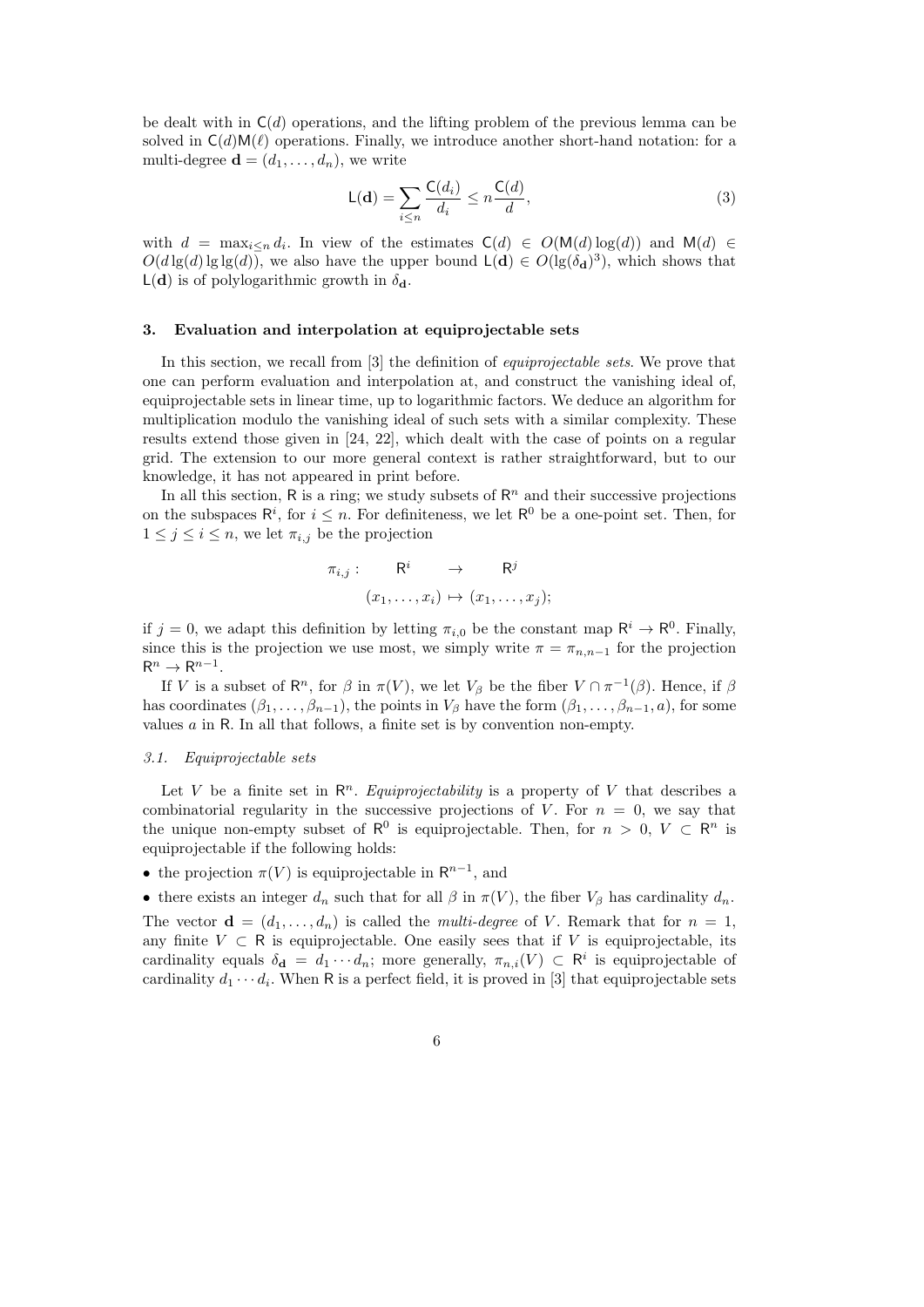are exactly the zero-sets of triangular sets that generate radical ideals in  $R[X_1, \ldots, X_n]$ ; we will discuss this in more detail in Subsection 3.4.

We give first a slightly more precise notation for the fibers  $V_\beta$ : if V is equiprojectable, then for all  $\beta = (\beta_1, \ldots, \beta_{n-1}) \in \pi(V)$ , there exist exactly  $d_n$  pairwise distinct values  $v_{\beta} = [a_{\beta,1}, \ldots, a_{\beta,d_n}]$  in R such that

$$
V_{\beta} = [(\beta_1, \dots, \beta_{n-1}, a_{\beta,i}) \mid a_{\beta,i} \in v_{\beta}]
$$

and thus

$$
V = [(\beta_1, ..., \beta_{n-1}, a_{\beta,i}) \mid \beta = (\beta_1, ..., \beta_{n-1}) \in \pi(V), a_{\beta,i} \in v_{\beta}, 1 \le i \le d_n].
$$

For instance, *n*-dimensional grids are special cases of equiprojectable sets, where  $v_\beta$  is independent of  $\beta$ . Remark also that for some special choices of  $v_{\beta}$ , improvements in the algorithms below are possible (e.g., if  $v_\beta$  is a translation of a set of points in geometric progression, using the algorithm of [2]).

#### 3.2. Evaluation

Let V be an equiprojectable set of multi-degree  $\mathbf{d} = (d_1, \ldots, d_n)$ , and let  $M_{\mathbf{d}}, \delta_{\mathbf{d}}$  be as in Section 1. We denote by  $\textsf{Eval}_V$  the evaluation map

$$
\begin{aligned}\n\text{Eval}_V: \text{Span}(M_{\mathbf{d}}) &\to & \mathsf{R}^{\delta_{\mathbf{d}}} \\
F &\mapsto [F(\alpha) \mid \alpha \in V].\n\end{aligned}
$$

We let  $C_{Eval}$  be a function such that for any V equiprojectable of multi-degree d, the map Evaly can be evaluated in  $C_{Eval}(d)$  operations. In one variable, with  $n = 1$  and  $d = (d_1)$ ,  $C_{Eval}(d)$  simply describes the cost of evaluating a polynomial of degree less than  $d_1$  at  $d_1$  points of R, so we can take  $C_{Eval}(d) = C(d_1)$ . More generally, we have the following quasi-linear time estimate.

**Proposition 1.** One can take  $C_{Eval}(d) \leq \delta_d L(d)$ .

*Proof.* We will use a straightforward recursion over the variables  $X_n, \ldots, X_1$ . Let  $W =$  $\pi(V)$ , let  $\mathbf{e} = (d_1, \ldots, d_{n-1})$  be the multi-degree of W and let  $A(X_1, \ldots, X_n) \in \text{Span}(M_{\mathbf{d}})$ be the polynomial to evaluate. We write

$$
A = \sum_{i < d_n} A_i(X_1, \dots, X_{n-1}) X_n^i,
$$

with  $A_i$  in  $\textsf{Span}(M_e)$ , and, for  $\beta$  in  $\mathsf{R}^{n-1}$ , we define

$$
A_{\beta} = \sum_{i < d_n} A_i(\beta) X_n^i \in \mathsf{R}[X_n].
$$

Hence, for  $\beta = (\beta_1, \ldots, \beta_{n-1})$  in  $\mathbb{R}^{n-1}$  and x in  $\mathbb{R}$ ,  $A(\beta_1, \ldots, \beta_{n-1}, x) = A_{\beta}(x)$ . As a consequence, to evaluate A at V, we start by evaluating all  $A_i$  at all points  $\beta \in W$ . This gives all polynomials  $A_\beta$ , which we evaluate at the fibers  $v_\beta$ . The algorithm is given in Figure 2. From this, we deduce that we can take  $C_{Eval}$  satisfying the recurrence

$$
\mathsf{C}_{\mathsf{Eval}}(d_1,\ldots,d_n) \leq \mathsf{C}_{\mathsf{Eval}}(d_1,\ldots,d_{n-1}) d_n + d_1 \cdots d_{n-1} \mathsf{C}(d_n).
$$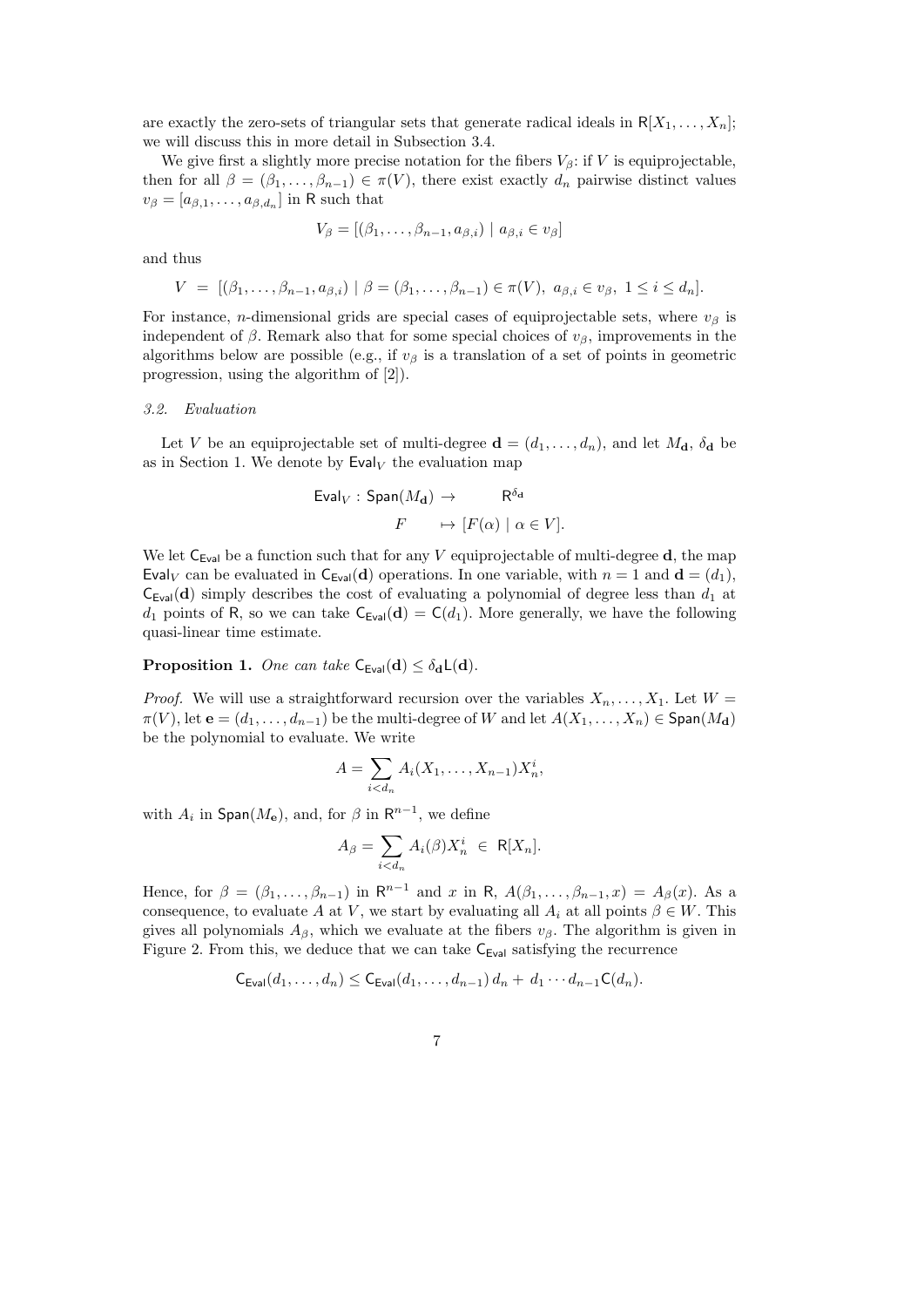| Eval(A, V) |                                                                   |  |
|------------|-------------------------------------------------------------------|--|
| 1          | if $n=0$ return [A]                                               |  |
|            | 2 $W \leftarrow \pi(V)$                                           |  |
| 3          | for $i = 0, , d_n - 1$ do                                         |  |
| 3.1        | $A_i \leftarrow \text{coeff}(A, X_n, i)$                          |  |
| 3.2        | $val[i] \leftarrow \text{Eval}(A_i, W)$                           |  |
|            | /* val[i] has the form $[A_i(\beta)   \beta \in W]$ */            |  |
| 4          | for $\beta$ in W do                                               |  |
| 4.1        | $A_{\beta} \leftarrow \sum_{i \leq d_n} A_i(\beta) X_n^i$         |  |
| 5          | return [EvalUnivariate $(A_{\beta}, v_{\beta})$   $\beta \in W$ ] |  |

Fig. 2. Evaluation algorithm.

This implies

$$
\mathsf{C}_{\mathsf{Eval}}(d_1,\ldots,d_n) \ \leq \ \sum_{i\leq n} \delta_{\mathbf{d}} \frac{\mathsf{C}(d_i)}{d_i},
$$

which proves the proposition.  $\Box$ 

#### 3.3. Interpolation

Using the same notation as above, the inverse of the evaluation map is interpolation at  $V$ :

$$
\begin{aligned} \text{Interp}_V: \qquad & \mathsf{R}^{\delta_{\mathbf{d}}} & \to \text{Span}(M_{\mathbf{d}}) \\ [F(\alpha) \mid \alpha \in V] & \mapsto & F. \end{aligned}
$$

For this map to be well-defined, we impose a natural condition on the points of  $V$ . Let  $W = \pi(V) \in \mathbb{R}^{n-1}$ . We say that V supports interpolation if

• if  $n > 1$ , W supports interpolation, and

• for all  $\beta$  in W and all  $x, x'$  in  $v_{\beta}, x - x'$  is a unit;

if the base ring is a field, this condition is vacuous. We will see in the following proposition that if V supports interpolation, then the map  $\mathsf{Interp}_V$  is well-defined. Moreover, we let  $C_{\text{Interp}}$  be such that, for V equiprojectable of multi-degree **d**, if V supports interpolation, then the map Interp<sub>V</sub> can be evaluated in  $C_{\text{Interp}}(d)$  operations (including inversions).

**Proposition 2.** If V supports interpolation, the map  $\mathsf{Interp}_V$  is well-defined. Besides, one can take  $C_{\text{Interp}}(d) \leq \delta_d L(d)$ .

*Proof.* If  $n = 0$ , we do nothing; otherwise, we let  $W = \pi(V)$ . The set of values to interpolate at V has the shape  $[f_{\alpha} \mid \alpha \in V] \in \mathsf{R}^{\delta_d}$ ; we can thus rewrite it as  $[f_{\beta} \mid \beta \in W]$ , where each  $f_\beta$  is in  $\mathsf{R}^{d_n}$ .

Since V supports interpolation, for  $\beta$  in W, there exists a unique polynomial  $A_{\beta} \in$  $R[X_n]$  of degree less than  $d_n$ , such that  $Eval(A_\beta, v_\beta) = f_\beta$ . Applying the algorithm recursively on the coefficients of the polynomials  $A_\beta$ , we can find a polynomial A such that  $A(\beta, X_n) = A_\beta(X_n)$  holds for all  $\beta \in W$ . Then, the polynomial A satisfies our constraints. This provides a right-inverse, and thus a two-sided inverse for the map Eval. The

8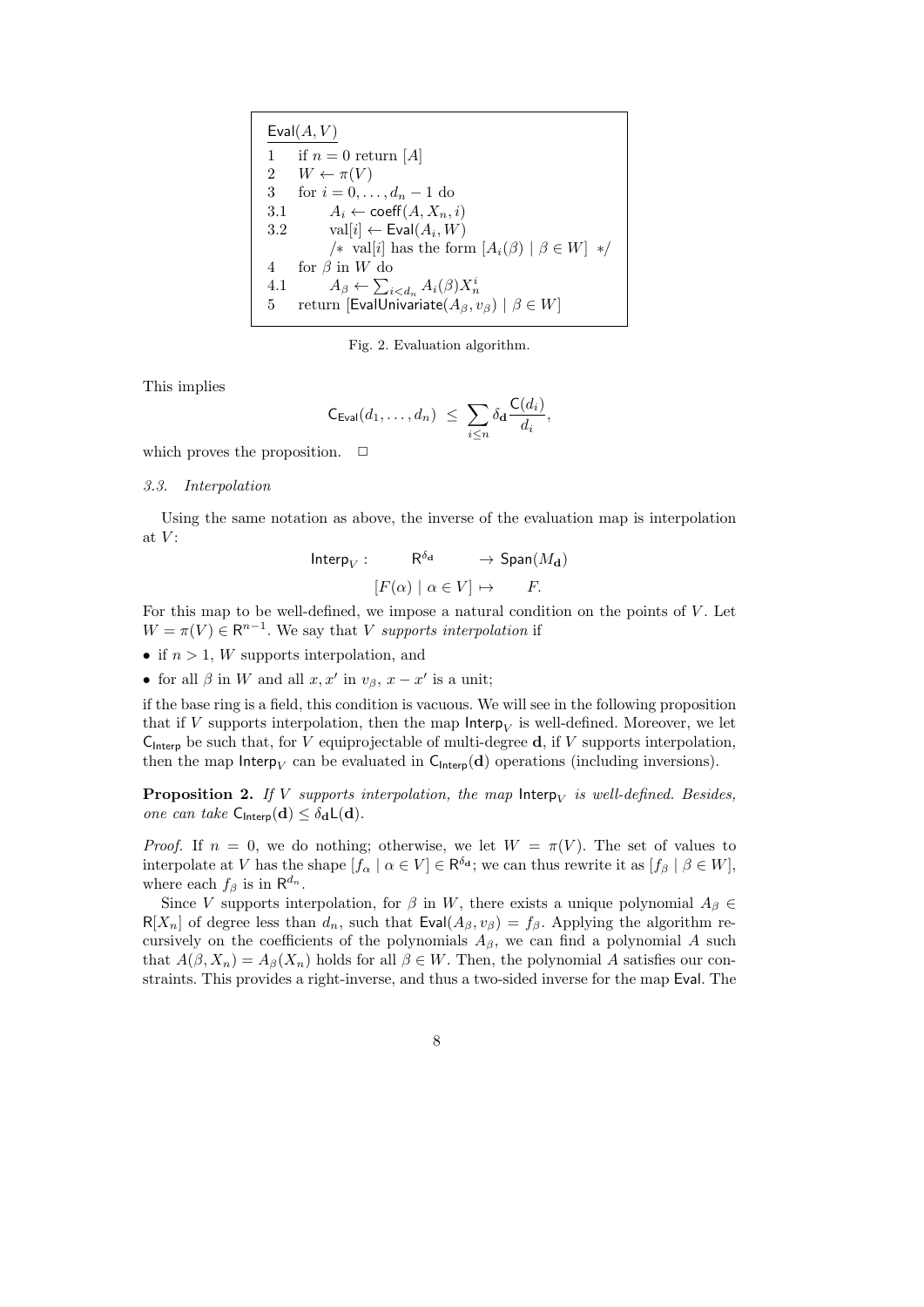| Interp(f, V) |                                                                     |  |
|--------------|---------------------------------------------------------------------|--|
| 1            | if $n=0$ return [f]                                                 |  |
|              | 2 $W \leftarrow \pi(V)$                                             |  |
| 3            | for $\beta$ in W do                                                 |  |
| 3.1          | $A_{\beta} \leftarrow$ InterpUnivariate( $f_{\beta}, v_{\beta}$ )   |  |
| 4            | for $i = 0, , d_n - 1$ do                                           |  |
| 4.1          | $c_i \leftarrow [\text{coeff}(A_{\beta}, X_n, i) \mid \beta \in W]$ |  |
| 4.2          | $A_i \leftarrow \mathsf{Interp}(c_i, W)$                            |  |
| 5.           | return $\sum_{i$                                                    |  |

Fig. 3. Interpolation algorithm.

algorithm is given in Figure 3; we use a subroutine called InterpUnivariate for univariate interpolation. As for evaluation, we deduce that we can take  $C_{\text{Interp}}$  satisfying

$$
\mathsf{C}_{\mathsf{Interp}}(d_1,\ldots,d_n) \leq \mathsf{C}_{\mathsf{Interp}}(d_1,\ldots,d_{n-1}) d_n + d_1 \cdots d_{n-1} \mathsf{C}(d_n),
$$

which gives our claim, as in the case of evaluation.  $\Box$ 

#### 3.4. Associated triangular set

Next, we associate to an equiprojectable set  $V \subset \mathbb{R}^n$  of multi-degree  $\mathbf{d} = (d_1, \ldots, d_n)$ a triangular set  $\mathbf{T} = (T_1, \ldots, T_n)$  of the same multi-degree, which vanishes on V. As soon as  $V$  supports interpolation, the existence of  $T$  is guaranteed (and is established in the proof of the next proposition). Uniqueness holds as well: if  $(T_1, \ldots, T_n)$  and  $(T'_1, \ldots, T'_n)$ both vanish on V and have multi-degree **d**, then for all  $i, T_i - T'_i$  vanishes at V as well and is in  $Span(M_d)$ ; hence, it is zero. We call **T** the *associated triangular set*; if R is a field,  **is a lexicographic Gröbner basis of the vanishing ideal of**  $V$ **.** 

**Proposition 3.** Given an equiprojectable set  $V$  of multi-degree  $d$  that supports interpolation, one can construct the associated triangular set  $T$  in time  $O(\delta_d L(d))$ .

*Proof.* We proceed inductively, and suppose that we already have computed  $T_1, \ldots, T_{n-1}$ as the associated triangular set of  $W = \pi(V)$ . We will write  $\mathbf{d} = (d_1, \ldots, d_n)$  and  $\mathbf{e} =$  $(d_1, \ldots, d_{n-1}).$ 

For  $\beta$  in W, let  $T_{\beta}$  be the polynomial  $\prod_{a\in v_{\beta}}(X_n-a)\in R[X_n]$ . For  $j < d_n$ , let further  $T_{j,n}$  be the polynomial in  $\text{Span}(M_e)$  that interpolates the jth coefficient of the polynomials  $T_\beta$  at W; for  $j = d_n$ , we take  $T_{d_n, n} = 1$ . We then write  $T_n = \sum_{j \leq d_n} T_{j,n} X_n^j$ . this polynomial is in  $R[X_1, \ldots, X_n]$ , monic of degree  $d_n$  in  $X_n$ , has degree less than  $d_i$  in  $X_i$ , for  $i < n$ , and vanishes on V. Thus, the polynomials  $\mathbf{T} = (T_1, \ldots, T_n)$  form the triangular set we are looking for. The algorithm is in Figure 4; we use a function PolyFromRoots to compute the polynomials  $T_\beta$ .

For a given  $\beta$  in W, the function PolyFromRoots computes  $T_\beta$  in  $C(d_n)$  base ring operations; this implies that given  $T_1, \ldots, T_{n-1}$ , one can construct  $T_n$  using  $d_1 \cdots d_{n-1}C(d_n)$  + C<sub>Interp</sub> $(d_1, \dots, d_{n-1})d_n$  operations. The total cost for constructing all  $T_i$  is thus at most

$$
\sum_{i\leq n}d_1\cdots d_{i-1}C(d_i)+\sum_{i\leq n}C_{\text{Interp}}(d_1,\cdots,d_{i-1})d_i.
$$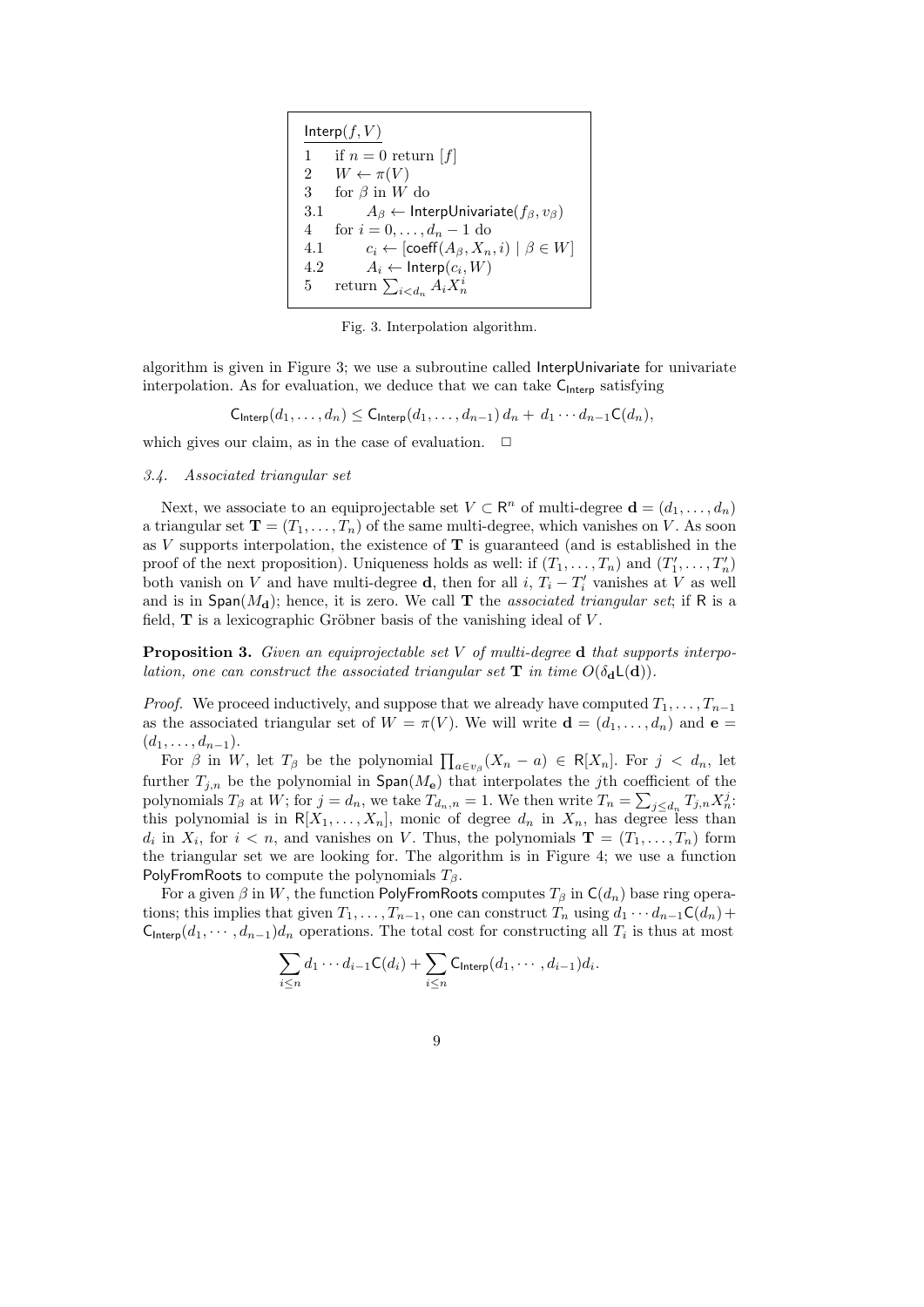Associated Triangular Set $(V, n)$ 1 if  $n = 0$  return  $\parallel$ 2  $W \leftarrow \pi(V)$ 3  $(T_1, \ldots, T_{n-1}) \leftarrow$  Associated Triangular Set $(W, n)$ <br>4 for  $\beta$  in W do for  $\beta$  in W do 4.1  $T_\beta$  ← PolyFromRoots $(v_\beta)$ 5 for  $j = 0, ..., d_n - 1$  do 5.1  $T_{j,n} \leftarrow$  Interp $(\left[\mathrm{coeff}(T_{\beta},X_n,j) \mid \beta \in W],W)$ 6 return  $\sum_{j$ 

Fig. 4. Associated triangular set of  $V$ .

Using the trivial bound  $d_1 \cdots d_i \leq \delta_{\mathbf{d}}$  for the left-hand term, and the bound given in Proposition 2 for the right-hand one, we get the upper bounds

$$
\delta_{\mathbf{d}} \sum_{i \leq n} \frac{\mathsf{C}(d_i)}{d_i} + \sum_{i \leq n} d_1 \cdots d_i \sum_{j \leq i-1} \frac{\mathsf{C}(d_j)}{d_j} \leq \delta_{\mathbf{d}} \sum_{i \leq n} \frac{\mathsf{C}(d_i)}{d_i} + \sum_{i \leq n} d_1 \cdots d_i \sum_{j \leq n} \frac{\mathsf{C}(d_j)}{d_j}.
$$

Using the upper bound  $\sum_{i\leq n} d_1 \cdots d_i \leq 2\delta_{\mathbf{d}}$ , we finally obtain the estimate  $3\delta_{\mathbf{d}} L(\mathbf{d})$ .  $\Box$ 

#### 3.5. Multiplication

Using our evaluation and interpolation algorithms, it becomes immediate to perform multiplication modulo a triangular set T associated to an equiprojectable set.

**Proposition 4.** Let  $V \subset \mathbb{R}^n$  be an equiprojectable set of multi-degree  $\mathbf{d} = (d_1, \ldots, d_n)$ that supports interpolation, and let  $T$  be the associated triangular set. Then one can perform multiplication modulo  $\langle T \rangle$  in time  $O(\delta_d L(d)).$ 

*Proof.* The algorithm is the same as in  $[22, \text{Section 2.2}]$ , except that we now use the more general evaluation and interpolation algorithms presented here. Let A and B be reduced modulo  $\langle \mathbf{T} \rangle$ , and let  $C = AB$  mod  $\langle \mathbf{T} \rangle$ . Then for all  $\alpha$  in V,  $C(\alpha) = A(\alpha)B(\alpha)$ . Since C is reduced modulo  $\langle T \rangle$ , it suffices to interpolate the values  $A(\alpha)B(\alpha)$  to obtain C. The cost is thus that of two evaluations, one interpolation, and of all pairwise products; the bounds of Propositions 1 and 2 conclude the proof.  $\Box$ 

| Mult(A, B, V) |                                                                                               |  |
|---------------|-----------------------------------------------------------------------------------------------|--|
|               | $Val_A \leftarrow \text{Eval}(A, V)$                                                          |  |
| 2             | $Val_B \leftarrow \text{Eval}(B, V)$                                                          |  |
| $\mathcal{S}$ | $\mathsf{Val}_C \leftarrow [\mathsf{Val}_A(\alpha) \mathsf{Val}_B(\alpha) \mid \alpha \in V]$ |  |
| 4             | return Interp( $Val_C, V$ )                                                                   |  |
|               |                                                                                               |  |

Fig. 5. Multiplication algorithm.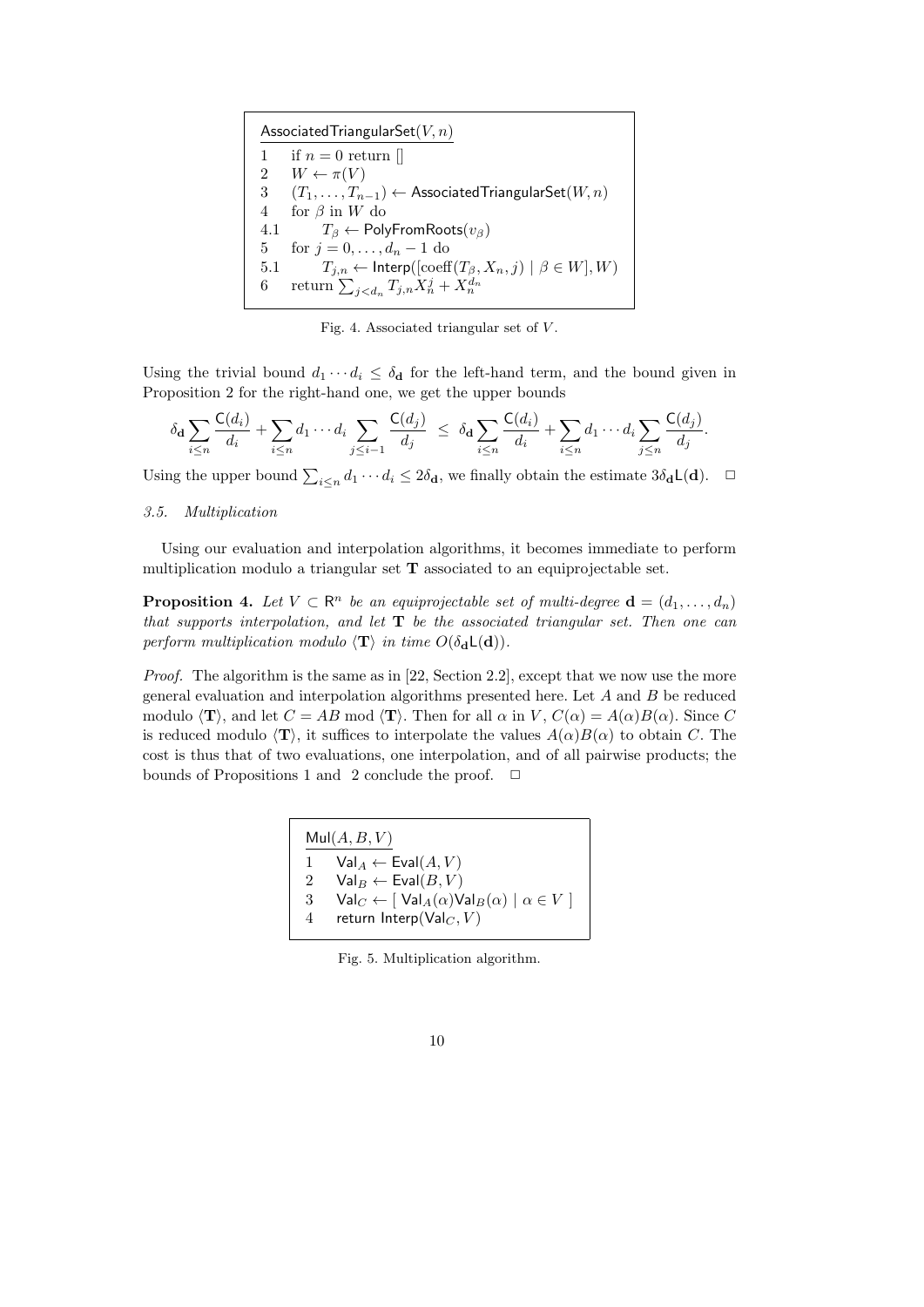#### 4. Homotopy techniques for multiplication

Let **T** be a triangular set in  $R[X_1, \ldots, X_n]$ . We saw in the previous section that if **T** has all its roots in R, and if  $V(\mathbf{T})$  supports interpolation, then multiplication modulo  $\langle \mathbf{T} \rangle$ can be done in quasi-linear time. In this section, we extend this approach to an arbitrary T by setting up an homotopy between T and a new, more convenient, triangular set U. This extends the approach of [22, Section 2.2], which dealt with the case where  $T_i$  is in  $R[X_i]$  for all *i*.

Let **d** be the multi-degree of  $\mathbf{T}$  and assume that there exists an equiprojectable set V in  $\mathbb{R}^n$  which supports interpolation and has multi-degree **d**. Let **U** be the triangular set associated to V and let  $\eta$  be a new variable. We then define the set **S** in  $R[[\eta]][X_1, \ldots, X_n]$ by

$$
S_i = \eta T_i + (1 - \eta)U_i, \quad 1 \le i \le n.
$$

Since U and T have the same multi-degree d, this set S is triangular, with multi-degree d.

In Subsection 4.1, we prove that **S** has all its roots in  $R[[\eta]]$ . Thus, we can use evaluation-interpolation techniques to do multiplication modulo  $\langle S \rangle$ ; this will in turn be used to perform multiplication modulo  $\langle T \rangle$ .

The algorithm involves computing with power series; the quantity that will determine the cost of the algorithm will be the required precision in  $\eta$ . For  $\mathbf{e} = (e_1, \ldots, e_n)$  in  $\mathbb{N}^n$ , we define

$$
H_0(e_1, \ldots, e_n) = \deg(X_1^{e_1} \cdots X_n^{e_n} \mod \langle \mathbf{S} \rangle, \eta)
$$

and

$$
H(e_1, \ldots, e_n) = \max_{e'_1 \leq e_1, \ldots, e'_n \leq e_n} H_0(e'_1, \ldots, e'_n).
$$

Let us then define  $r = H(2d_1 - 2, \ldots, 2d_n - 2)$ . Subsection 4.2 shows that multiplication modulo  $\langle T \rangle$  can be performed in time  $O^{\sim}(\delta_{d}r)$ . Finally, in Subsection 4.3, we give upper bounds on  $r$  that are determined by the monomial support of  $S$ ; this is the technical core of this article.

#### 4.1. Computing the roots of S

We show here that **S** has all its roots in  $R[[\eta]]$ , by a straightforward application of Hensel's lemma.

First, we need some notation. Given positive integers  $k, \ell$  and a subset  $A \subset R[[\eta]]^k$ , A mod  $\eta^{\ell}$  denotes the set [a mod  $\eta^{\ell}$  | a  $\in$  A]. Besides, we usually denote objects over  $R[\eta]$  with a \* superscript, to distinguish them from their counterparts over R. Finally, we extend the notation  $\pi$  to denote the following projection

$$
\pi: \quad \mathsf{R}[[\eta]]^n \quad \to \quad \mathsf{R}[[\eta]]^{n-1}
$$
\n
$$
(\alpha_1^*, \dots, \alpha_n^*) \mapsto (\alpha_1^*, \dots, \alpha_{n-1}^*).
$$

Recall in what follows that  $V \subset \mathbb{R}^n$  is equiprojectable of multi-degree **d**, that its associated triangular set is U, and that  $S = \eta T + (1 - \eta)U$ .

**Proposition 5.** There exists a unique set  $V^*$  in  $R[[\eta]]^n$  such that the following holds:

- $V = V^* \bmod \eta$ ;
- $V^*$  is equiprojectable of multi-degree  $\mathbf d$ ;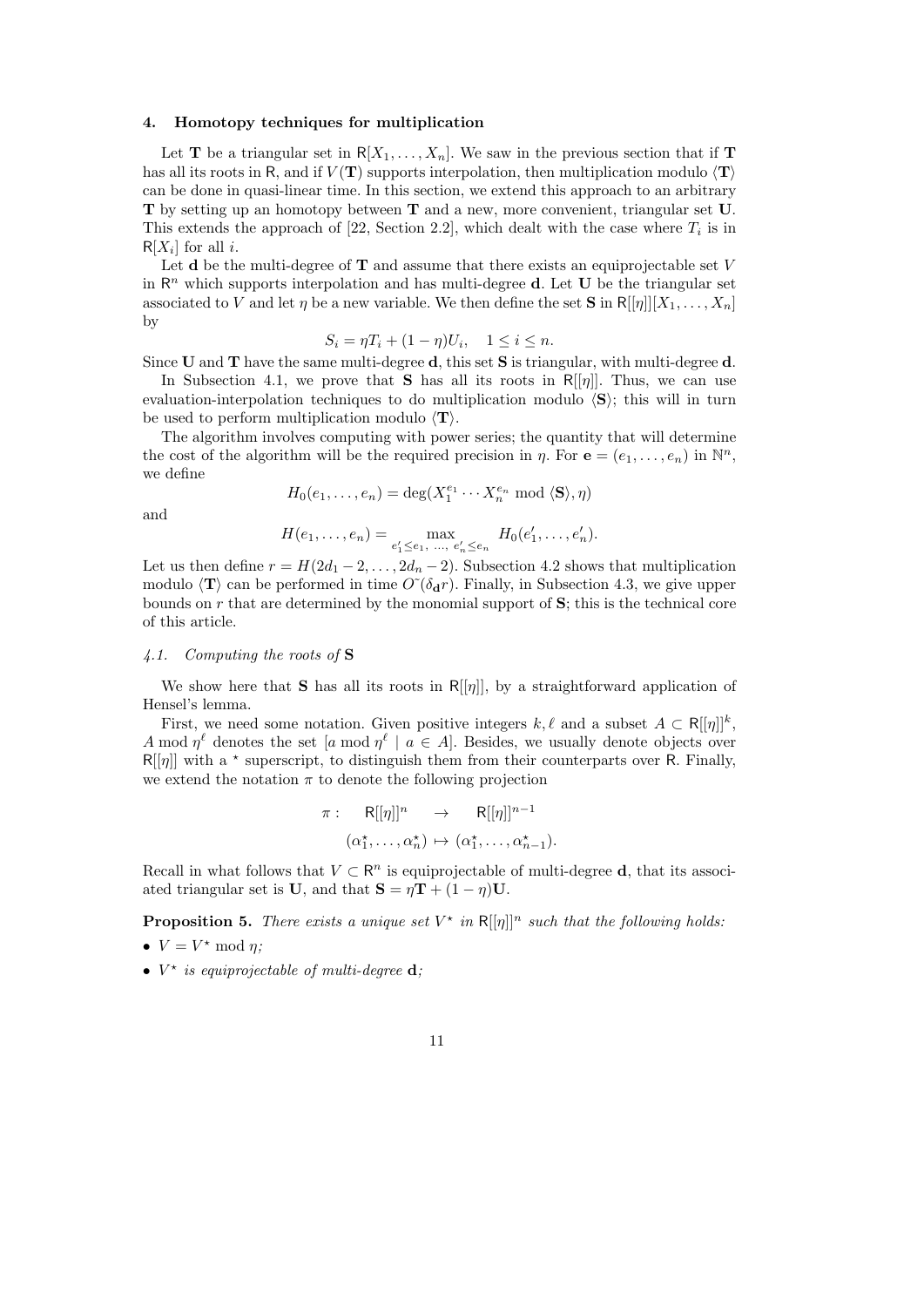- $\bullet$  V<sup>\*</sup> supports interpolation;
- S is the triangular set associated to  $V^*$ .

*Proof.* We first claim that for  $i \leq n$  and  $\alpha = (\alpha_1, \ldots, \alpha_n)$  in V, the partial derivative

$$
\frac{\partial S_i}{\partial X_i}(\eta = 0, \alpha_1, \dots, \alpha_n) = \frac{\partial U_i}{\partial X_i}(\alpha_1, \dots, \alpha_n) = \frac{\partial U_i}{\partial X_i}(\alpha_1, \dots, \alpha_i)
$$

is non zero. Let indeed  $\alpha' = (\alpha_1, \dots, \alpha_{i-1}) \in \mathbb{R}^{i-1}$ . Then, we have by construction

$$
U_i(\alpha_1,\ldots,\alpha_{i-1},X_i)=\prod_{a\in v_{\alpha'}}(X_i-a),
$$

so that the previous partial derivative equals

$$
\frac{\partial U_i}{\partial X_i}(\alpha_1,\ldots,\alpha_{i-1},\alpha_i) = \prod_{a \in v_{\alpha'},a \neq \alpha_i} (\alpha_i - a).
$$

Since  $V$  supports interpolation, this quantity is a product of units, so it is a unit as well, establishing our claim.

Since the system S is triangular, its Jacobian determinant is the product of the partial derivatives  $\partial S_i/\partial X_i$ . By the previous remark, all these derivatives are units at  $\alpha$ , so the Jacobian itself is a unit at  $\alpha$ . As a consequence, by Hensel's lemma, for all  $\alpha$  in V, there exists a unique  $\alpha^*$  in R[[ $\eta$ ]]<sup>n</sup> such that  $\alpha = \alpha^*$  mod  $\eta$  and  $\mathbf{S}(\alpha^*) = 0$ . We thus let  $V^* \subset \mathbb{R}^n$ be the set of all such  $\alpha^*$ ; hence  $V = V^*$  mod  $\eta$  and **S** vanishes at  $V^*$ .

Next, we prove that  $V^*$  is equiprojectable of multi-degree **d**. By induction, we can assume that we have proved that  $\pi(V^*)$  is equiprojectable of multi-degree  $(d_1, \ldots, d_{n-1});$ it suffices to prove that for each  $\beta^*$  in  $\pi(V^*)$ , the fiber  $V^*_{\beta^*}$  has cardinality  $d_n$ .

Let thus  $\alpha^*$  be in  $V_{\beta^*}^*$ . We prove that for all  $\gamma^*$  in  $V^*$ ,  $\pi(\alpha^*) = \pi(\gamma^*)$  if and only if  $\pi(\alpha) = \pi(\gamma)$ , with  $\alpha = \alpha^* \mod \eta$  and  $\gamma = \gamma^* \mod \eta$ . To prove our claim, remark first that if  $\pi(\alpha^*) = \pi(\gamma^*)$  then  $\pi(\alpha) = \pi(\gamma)$ , by reduction modulo  $\eta$ . Conversely, suppose that  $\pi(\alpha) = \pi(\gamma)$ . Since the system **S** is triangular, and since  $\alpha^*$  and  $\gamma^*$  are obtained by lifting  $\alpha$  and  $\gamma$  using this system, we deduce that  $\pi(\alpha^*) = \pi(\gamma^*)$ , as requested. Thus,  $V^*$ is equiprojectable of multi-degree d.

Finally, we prove that  $V^*$  supports interpolation. This is again done by induction: assume that the projection  $\pi(V^*)$  supports interpolation, let  $\beta^*$  be in  $\pi(V^*)$ , and let  $a^*$ and  $a'^*$  be in  $v^*_{\beta}$ . By assumption on V,  $a - a' \mod \eta$  is a unit in R; thus, by Hensel's lemma,  $a^* - a'^*$  is a unit in R[[ $\eta$ ]], as requested.

This proves the existence of  $V^*$  with the requested properties. Uniqueness follows in a straightforward manner from the uniqueness property of Hensel's lemma.  $\Box$ 

We continue with complexity estimates: we prove that the roots of S can be computed in quasi-linear time.

**Proposition 6.** Given **T**, V and  $\ell > 0$ , one can compute  $V^*$  mod  $\eta^{\ell}$  in time  $O(\delta_d L(d)M(\ell))$ .

*Proof.* As before, we proceed inductively: we suppose that the projection  $W^* = \pi(V^*)$ is known modulo  $\eta^{\ell}$ , and show how to deduce  $V^*$  mod  $\eta^{\ell}$ . To do so, we evaluate all coefficients of  $S_n$  at all points of  $W^*$  modulo  $\eta^{\ell}$ . Then, for each  $\beta^*$  in  $W^*$ , it suffices to use Hensel's lemma to lift the roots of  $S_n(\beta^*, X_n)$  at precision  $\ell$ . The pseudo-code is in Figure 6; for simplicity, we write there  $W^*$  instead of  $W^*$  mod  $\eta^{\ell}$ .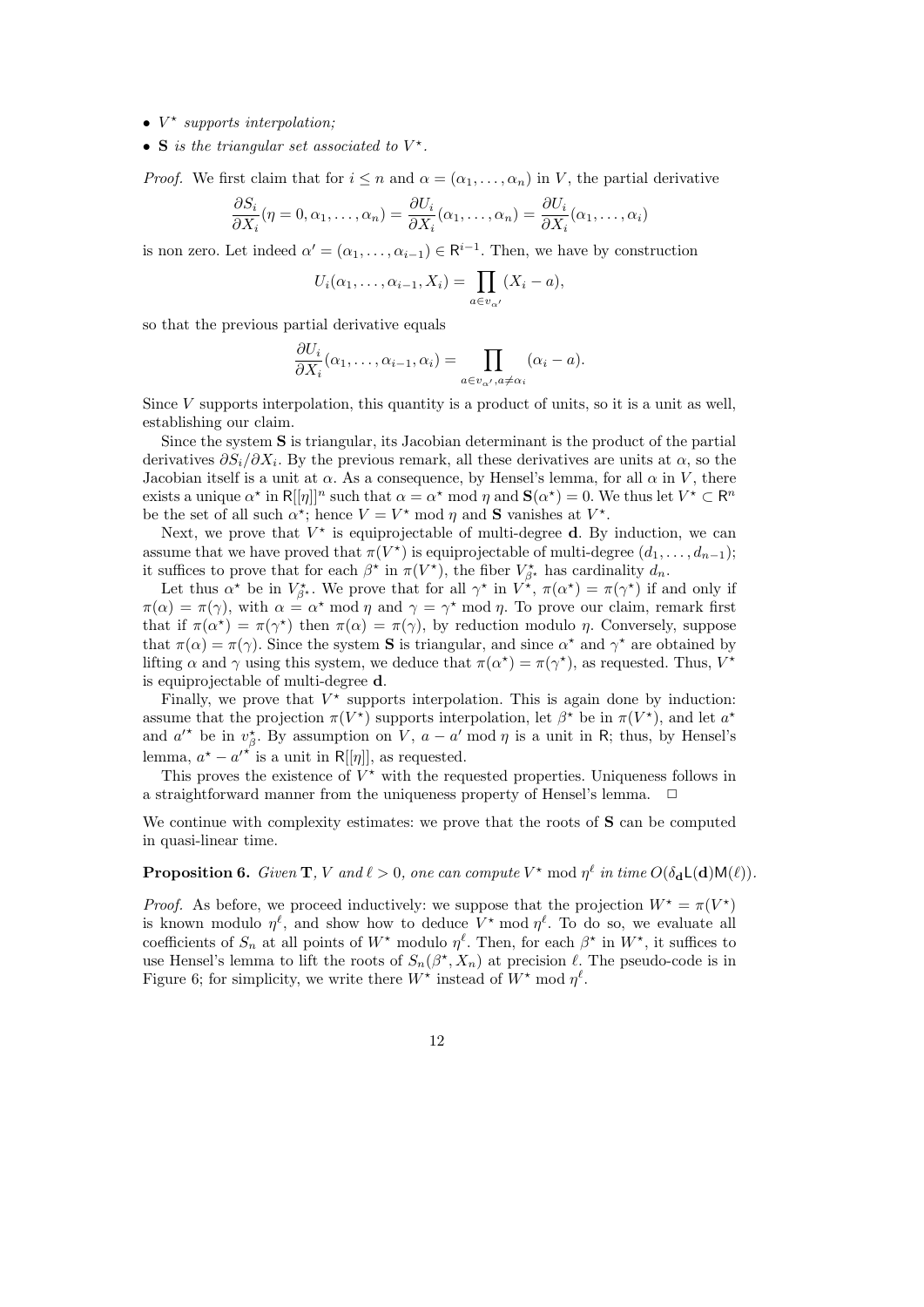LiftRootsMultivariate $(V, S, \ell)$ 1  $n = |\mathbf{S}|$ 2 if  $n = 0$  return  $\Box$ 3  $W^* \leftarrow \text{LiftRootsMultivariate}(\pi(V), (S_1, \ldots, S_{n-1}), \ell)$ 4 for  $i = 0, ..., d_n - 1$  do 4.1 val<sub>i</sub> ← Eval(coeff $(S_n, X_n, i), W^*$ ) /∗ all computations are done modulo  $\eta^{\ell}$  \*/ 5 for  $\beta^*$  in  $W^*$  do 5.1  $S_{\beta^*} \leftarrow \sum_{i \lt d_n} \text{val}_{i,\beta^*} X_n^i + X_n^{d_n}$ <br>
5.2  $v_{\beta^*}^* \leftarrow \text{LiftRoots}(S_{\beta^*}, v_{\beta}, \ell)$ 5.2 6 return  $[v_{\beta^*}^* \mid \beta^* \in W^*]$ 

Fig. 6. Lifting the roots of S.

Lemma 1 shows that we can lift the power series roots of a bivariate polynomial of degree d at precision  $\ell$  in time  $C(d)M(\ell)$ . As a consequence, the overall cost C<sub>Lift</sub> of the lifting process satisfies

$$
C_{\text{Lift}}(d_1, \ldots, d_n, \ell) \leq C_{\text{Lift}}(d_1, \ldots, d_{n-1}, \ell) + C_{\text{Eval}}(d_1, \ldots, d_{n-1})d_n \mathsf{M}(\ell)
$$
  
+ $d_1 \cdots d_{n-1} \mathsf{C}(d_n) \mathsf{M}(\ell);$ 

the middle term gives the cost of evaluating the coefficients of  $S_n$  at  $W^*$  mod  $\eta^{\ell}$  (so we apply our evaluation algorithm with power series coefficients); and the right-hand term gives the cost of lifting the roots of  $S_n$ . This gives

$$
\mathsf{C}_{\mathsf{Lift}}(d_1,\ldots,d_n,\ell) \leq \sum_{i\leq n} \mathsf{C}_{\mathsf{Eval}}(d_1,\ldots,d_{i-1}) d_i \mathsf{M}(\ell) + \sum_{i\leq n} d_1 \cdots d_{i-1} \mathsf{C}(d_i) \mathsf{M}(\ell).
$$

As in the proof of Proposition 3, one deduces that the overall sum is bounded by

$$
3\delta_{\mathbf{d}} \sum_{i \leq n} \frac{\mathsf{C}(d_i)}{d_i} \mathsf{M}(\ell) = 3\delta_{\mathbf{d}} \mathsf{L}(\mathbf{d}) \mathsf{M}(\ell),
$$

which concludes the proof.  $\Box$ 

#### 4.2. Multiplication by homotopy

We continue with the same notation as before. To multiply two polynomials  $A, B \in$ Span( $M_d$ ) modulo  $\langle T \rangle$ , we may multiply them modulo  $\langle S \rangle$  over R[ $\eta$ ] and let  $\eta = 1$  in the result. The results of the multiplication modulo  $\langle S \rangle$  over R[ $\eta$ ] and over R[[ $\eta$ ]] are the same; when working over  $R[[\eta]]$ , we may use the evaluation-interpolation techniques from Subsection 3.5. Indeed, by Proposition 5, S is associated to a subset  $V^*$  of R[[ $\eta$ ]]<sup>n</sup> that supports interpolation.

Of course, when multiplying A and B modulo  $\langle S \rangle$  over R[[ $\eta$ ]], we cannot compute with (infinite) power series, but rather with their truncations at a suitable order. On the one hand, this order should be larger than the largest degree of a coefficient of the multiplication of A and B modulo  $\langle S \rangle$  over R[η]. On the other hand, this order will

13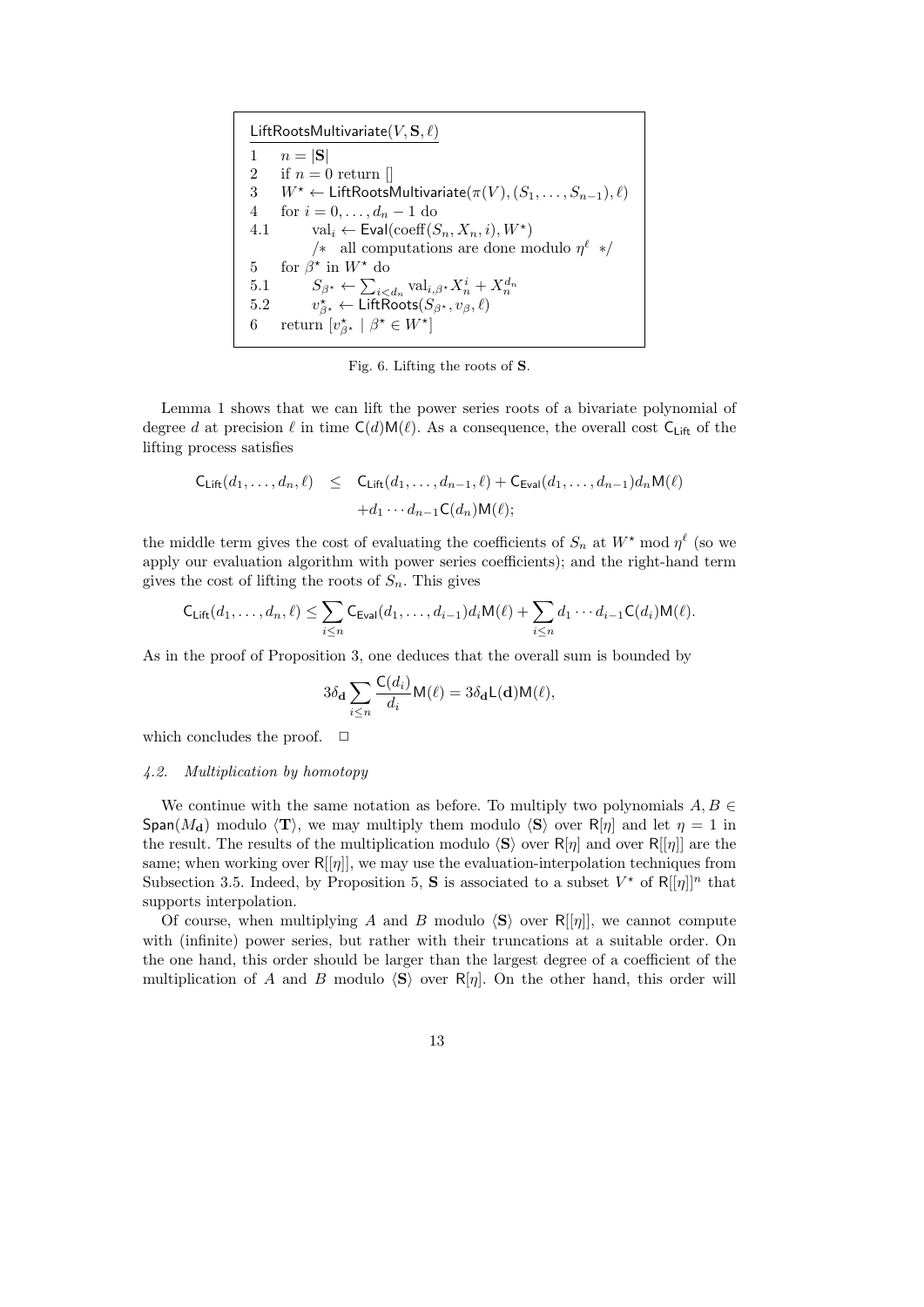determine the cost of the multiplication algorithm, so it should be kept to a minimum. For  $\mathbf{e} = (e_1, \dots, e_n)$  in  $\mathbb{N}^n$ , recall that we defined

$$
H_0(e_1, \ldots, e_n) = \deg(X_1^{e_1} \cdots X_n^{e_n} \mod \langle \mathbf{S} \rangle, \eta)
$$

and

$$
H(e_1, \ldots, e_n) = \max_{e'_1 \le e_1, \ldots, e'_n \le e_n} H_0(e'_1, \ldots, e'_n).
$$

The following proposition relates the cost of our algorithm to the function  $H$ ; the behavior of this function is studied in the next subsection.

**Proposition 7.** Given A, B, T and V, one can compute AB mod  $\langle T \rangle$  in time  $O(\delta_d L(d)M(r)) \subset$  $O^{\sim}(\delta_{\mathbf{d}}r)$ , with  $r = H(2d_1 - 2, \ldots, 2d_n - 2)$ .

*Proof.* The algorithm is simple: we compute U and use it to obtain  $V^*$  at a high enough precision. In  $R[X_1, \ldots, X_n]$ , the product AB satisfies deg(AB,  $X_i$ )  $\leq 2d_i - 2$  for all  $i \leq n$ ; since the multiplication algorithm does not perform any division by  $\eta$ , it suffices to apply it with coefficients in  $R[\eta]/\langle \eta^{r+1} \rangle$ , with  $r = H(2d_1 - 2, \ldots, 2d_n - 2)$ . The resulting algorithm is given in Figure 7; as before, we write  $V^*$  for simplicity, whereas we should write  $V^* \mod \eta^{r+1}$ .



Fig. 7. Multiplication algorithm.

The computation of **U** takes time  $O(\delta_d L(d))$  by Proposition 3; that of **S** takes time  $O(\delta_{\mathbf{d}})$ . Computing  $V^*$  mod  $\eta^{r+1}$  takes time  $O(\delta_{\mathbf{d}}L(\mathbf{d})M(r))$  by Proposition 5. The modular multiplication takes time  $O(\delta_d L(d)M(r))$  by Proposition 4; remark that this algorithm is run with coefficients in  $R[[\eta]]/(\eta^{r+1})$ , where all arithmetic operations take time  $O(M(r))$ . Finally, specializing  $\eta$  at 1 takes time  $O(\delta_{\mathbf{d}}r)$ . Summing all these costs gives our result.  $\quad \Box$ 

#### 4.3. Precision analysis

In this section, we study the functions  $H_0$  and H introduced in the previous section, and show how they are related to the monomial support of the polynomials in the triangular set T. Before giving a general bound for these functions, we discuss an example, to motivate our general result.

14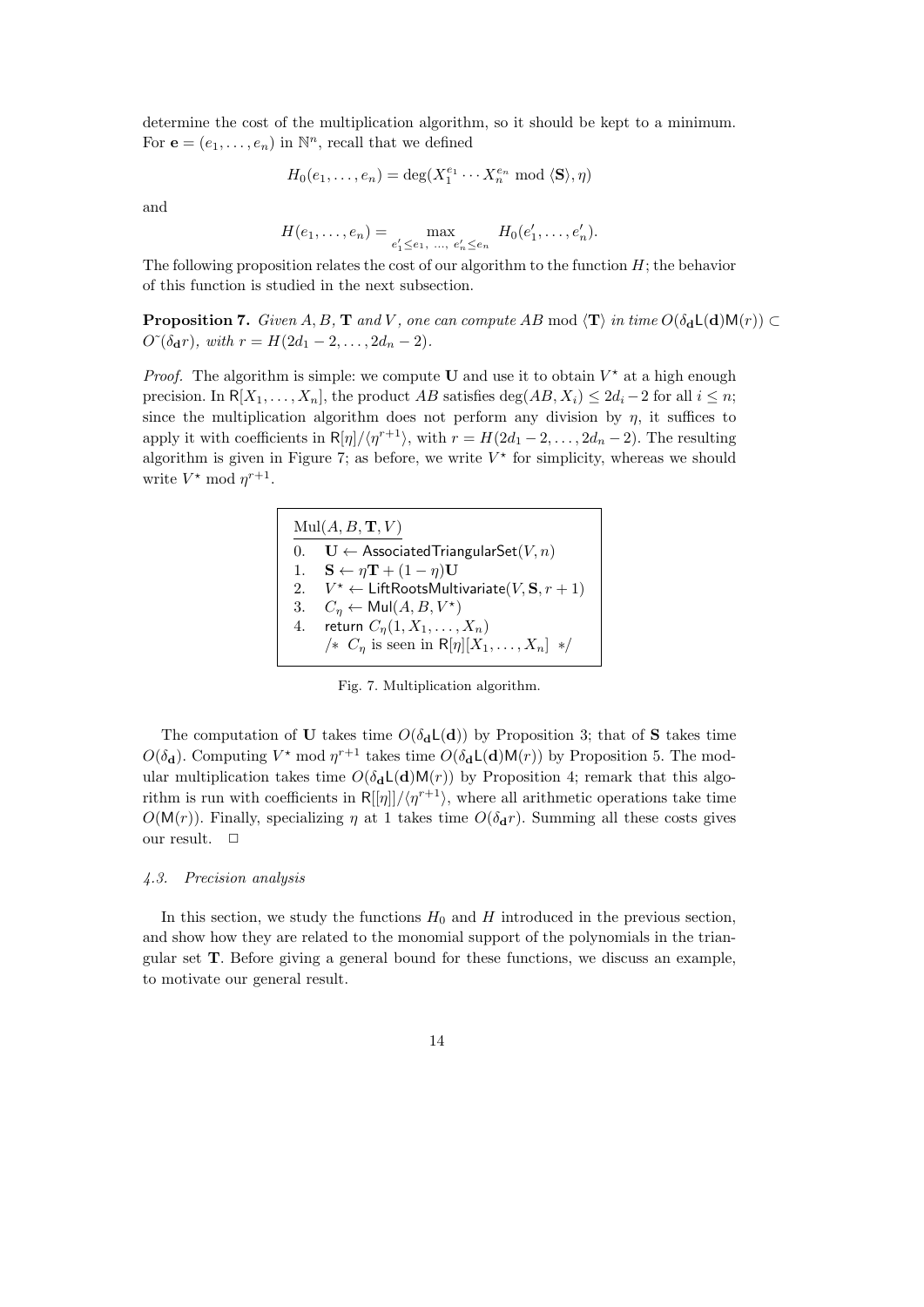#### 4.3.1. A worked example

For this example, we assume that  $n = 2$  and that the triangular set  $S = (S_1, S_2)$  is as follows:

$$
S_1 = X_1^3 - \eta X_1^2 - \eta X_1 - \eta
$$
  
\n
$$
S_2 = X_2^3 - \eta X_2^2 - \eta X_1^2.
$$

Here, the multi-degree of **S** is  $d = (3, 3)$ . Our question of estimating the functions  $H_0$ and H then essentially boils down to the following: given a monomial  $m$  in  $X_1, X_2$ , what will be the degree in  $\eta$  of the normal form of m modulo  $\langle \mathbf{S} \rangle$ ? Taking  $m = X_1^4 X_2^6$ , we are going to follow the steps of this reduction to show the growth of the degrees.

Reducing  $m = X_1^4 X_2^6$  with respect to  $S_2$  once, we get  $\eta X_1^4 X_2^5 + \eta X_1^6 X_2^3$ . If we reduce  $m_1 = \eta X_1^4 X_2^5$  with respect to  $S_2$ , we get  $\eta^4 X_1^4 X_2^2 + \cdots + \eta^4 X_1^6$ ; reducing  $\eta^4 X_1^6$  with respect to  $S_1$  increases the degree in  $\eta$  by 4, reaching a degree 8 (this is maximum we obtain). If we reduce  $m_2 = \eta X_1^6 X_2^3$  with respect to  $S_2$ , we obtain  $\eta^2 X_1^6 X_2^2 + \eta^2 X_1^8$ ; the reduction of  $X_1^8$  with respect to  $S_1$  increases the degree in  $\eta$  by 6, and the resulting degree will be 8 as well.

The reductions with respect to  $S_2$  amount to replace  $X_2^3$  by  $\eta X_2^2 + \eta X_1^2$ . They can be described graphically using a tree: the initial monomial  $m$  is the root, and the children of a node correspond to the two monomials that appear after one reduction step. This enables us to dispense with writing the  $\eta$  factors: the degree in  $\eta$  of any monomial is the length of the path from the root to the corresponding node. Figure 8 shows this tree for the initial monomial  $X_1^4 X_2^6$ .



Fig. 8. Tree structure of the reduction by  $S_2$ .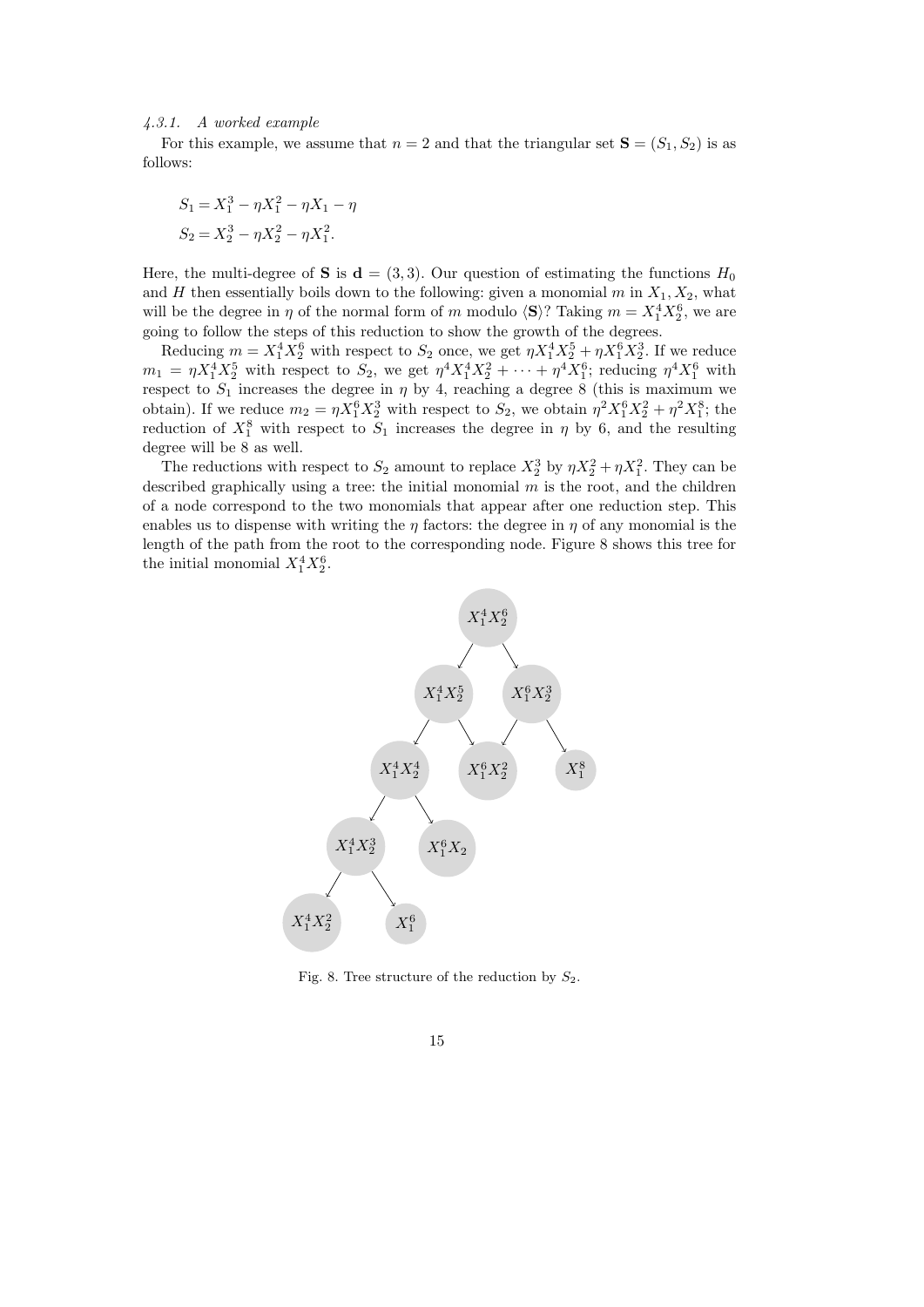In this tree, one step to the left reduces the degree in  $X_2$  by 1; one step to the right reduces the degree in  $X_2$  by 3 and increases the degree in  $X_1$  by 2. We perform reductions as long as the degree in  $X_2$  remains at least 3. When we reach a leaf, with degree r in  $X_1$ , we increase the degree in  $\eta$  by  $r-2$  through the reduction by  $S_1$ .

With these rules, our goal is to find an upper bound on the degree in  $\eta$  in the result. We introduce two variables  $f_1$  and  $f_2$ , that respectively represent the number of steps to the left and to the right. After  $(f_1, f_2)$  steps, the degree in  $X_1$  is  $4 + 2f_2$  and the degree in  $X_2$  is  $6 - f_1 - 3f_2$ , so that the end-points of our walk satisfy  $0 \leq 6 - f_1 - 3f_2 \leq 2$ . Figure 9 depicts this situation in the plane of coordinates  $(f_1, f_2)$ ; the lower oblique line has equation  $6 - f_1 - 3f_2 = 2$  and the higher one has equation  $6 - f_1 - 3f_2 = 0$ . Also, at each point with integer coordinates  $(f_1, f_2)$ , we indicate the degrees in  $(X_1, X_2)$ ; the origin  $(f_1, f_2) = (0, 0)$  is in the lower corner on the left. The points in **bold face** can be reached by our reduction process.



Fig. 9. A view of the reduction tree in the coordinates  $(f_1, f_2)$ .

This walk only describes reduction with respect to  $S_2$ ; we still need to reduce with respect to  $S_1$ . This is done by remembering that the reduction of a monomial  $X_1^{r_1} X_2^{r_2}$ with respect to  $S_1$  increases the degree in  $\eta$  by  $r_1 - 2$ .

Thus, starting from  $X_1^4 X_2^6$ , the degree in  $\eta$  we obtain after reduction is bounded by the maximal value of the sum  $(f_1 + f_2) + (2 + 2f_2) = 2 + f_1 + 3f_2$  over all  $(f_1, f_2)$  that lie in between the two oblique lines: the term  $(f_1 + f_2)$  gives the degree increase due to the number of steps (reduction with respect to  $S_2$ ), and the term  $2 + 2f_2 = 4 + 2f_2 - 2$  gives the degree increase due to the reduction with respect to  $S_1$  (remember that the degree in  $X_1$  is  $4 + 2f_2$ ).

To simplify the maximization, we can forget the lower constraint  $6 - f_1 - 3f_2 \leq 2$ , and maximize in the larger area defined by  $f_1 \geq 0$ ,  $f_2 \geq 0$ ,  $6 - f_1 - 3f_2 \geq 0$ ; we can also remove the condition that  $f_1$  and  $f_2$  are integers. Indeed, both simplifications increase the size of the search space, so any upper-bound obtained after simplifications will be an upper bound for the initial problem as well.

After these simplifications, we are left to maximize a linear function over a simplex; the maximum will thus be obtained at one of the vertices. The vertex  $(f_1, f_2) = (0, 0)$  is not a maximum (it is the minimum); the other vertices are  $(f_1, f_2) = (0, 2)$  and  $(f_1, f_2) = (6, 0)$ , and the maximum of  $2 + f_1 + 3f_2$  is 8, obtained at both vertices (in this case, we obtain the exact maximum for our original problem; in most cases, this won't be guaranteed).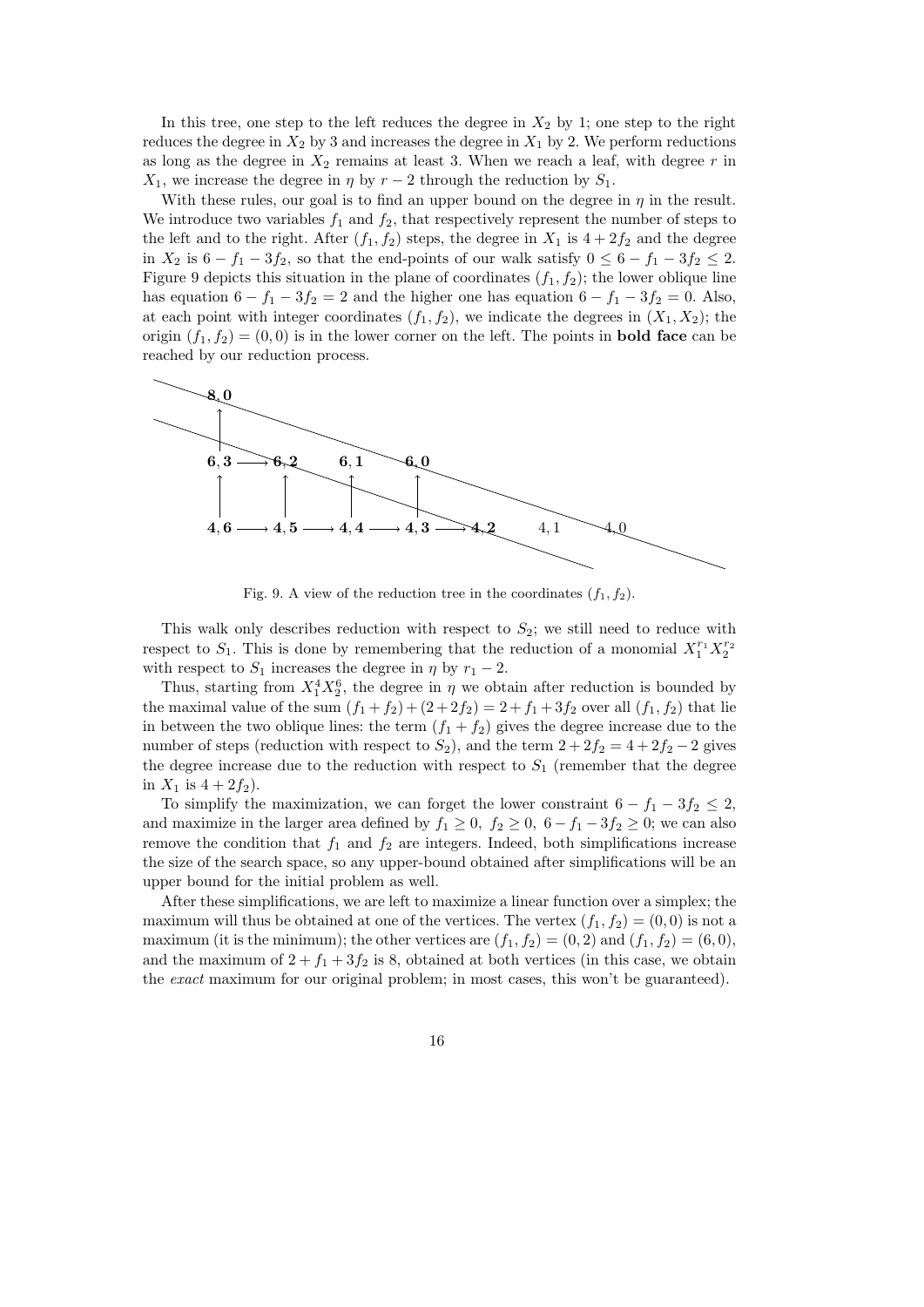#### 4.3.2. General analysis

We will now formalize the former considerations, showing how the monomial structure of the polynomials in **S** affects the cost of the algorithm. For  $i \leq n$  and  $\nu = (\nu_1, \ldots, \nu_i)$ in  $\mathbb{N}^i$ , we will use the notation  $\mathbf{X}_i^{\nu} = X_1^{\nu_1} \cdots X_i^{\nu_i}$  and we write the monomial expansion of  $S_i$  as

$$
S_i = X_i^{d_i} + \sum_{\nu \in E_i} s_{\nu} \mathbf{X}_i^{\nu},\tag{4}
$$

where  $E_i$  is the set of exponents that appear in  $S_i$ , the exponents  $\nu$  are in  $\mathbb{N}^i$ , and  $s_{\nu}$  is linear in  $\eta$ . Let us further introduce the coefficients  $h_i$  defined by  $h_0 = 0$  and for  $i \ge 1$ ,

$$
h_i = \max_{\nu \in E_i} \frac{h_1 \nu_1 + \dots + h_{i-1} \nu_{i-1} + 1}{d_i - \nu_i}.
$$
 (5)

One easily checks that all  $h_i$  are positive. The following proposition shows that through the coefficients  $h_i$ , the support  $E_i$  determines the cost of our algorithm.

Proposition 8. The inequality

$$
H(e_1,\ldots,e_n) \leq h_1e_1 + \cdots + h_ne_n
$$

holds for all  $(e_1, \ldots, e_n) \in \mathbb{N}^n$ .

Using Proposition 7, this proposition gives as an easy corollary the following statement, where we take  $e_i = 2d_i - 2 \leq 2d_i$ ; we still use the previous notation **T** and *V*.

Corollary 1. Given A, B, T and V, one can compute AB mod  $\langle T \rangle$  in time  $O(\delta_d L(d)M(r)) \subset$  $O^{\sim}(\delta_{\mathbf{d}}r)$ , with  $r \leq 2(h_1d_1 + \cdots + h_nd_n)$ .

Hence, the lower the  $h_i$  the better. However, without putting extra assumptions on the monomial supports  $E_i$ , Corollary 1 only yields estimates of little interest. Even in sparse cases, it remains difficult to simplify the recurrence giving the coefficients  $h_i$ . Still, several examples in the next section will show that for some useful families of monomial supports, significantly sharper bounds can be derived.

The rest of this section is devoted to prove Proposition 8. In all that follows, the multi-degree  $\mathbf{d} = (d_1, \ldots, d_n)$  and the supports  $E_i$  are fixed. We also let  $E'_i$  be the set of modified exponents

$$
E'_{i} = \{ \nu - (0, \ldots, 0, d_{i}) \in \mathbb{Z}^{i} \mid \nu \in E_{i} \},\
$$

so that for all  $\nu = (\nu_1, \dots, \nu_i)$  in  $E'_i, \nu_j \geq 0$  for  $j < i$  and  $\nu_i < 0$ . Hence, Equation (5) takes the (slightly more handy) form

$$
h_i = \max_{\nu \in E_i'} \frac{h_1 \nu_1 + \dots + h_{i-1} \nu_{i-1} + 1}{-\nu_i}.
$$
 (6)

Since the proof is rather technical, we will first give a roadmap of it.

Recall that the function  $H_0$  was defined with domain  $\mathbb{N}^n$ ; in what follows, we also see it as a function over  $\mathbb{N}^i$ , for  $1 \leq i \leq n$ , by defining  $H_0(e_1, \ldots, e_i) = H_0(e_1, \ldots, e_i, 0, \ldots, 0)$ , where the right-hand expression contains  $n-i$  zeros; for completeness, we write  $H_0() = 0$ for  $i = 0$ . Then, for  $\mathbf{e} = (e_1, \ldots, e_i)$  in  $\mathbb{N}^i$ ,  $\mathbf{e}' = (e_1, \ldots, e_{i-1})$  in  $\mathbb{N}^{i-1}$  and  $i \geq 1$ , Lemma 2 proves that

$$
H_0(\mathbf{e}) = H_0(\mathbf{e}') \quad \text{if} \quad e_i < d_i, \qquad H_0(\mathbf{e}) \le 1 + \max_{\nu \in E'_i} H_0(\mathbf{e} + \nu) \quad \text{otherwise};
$$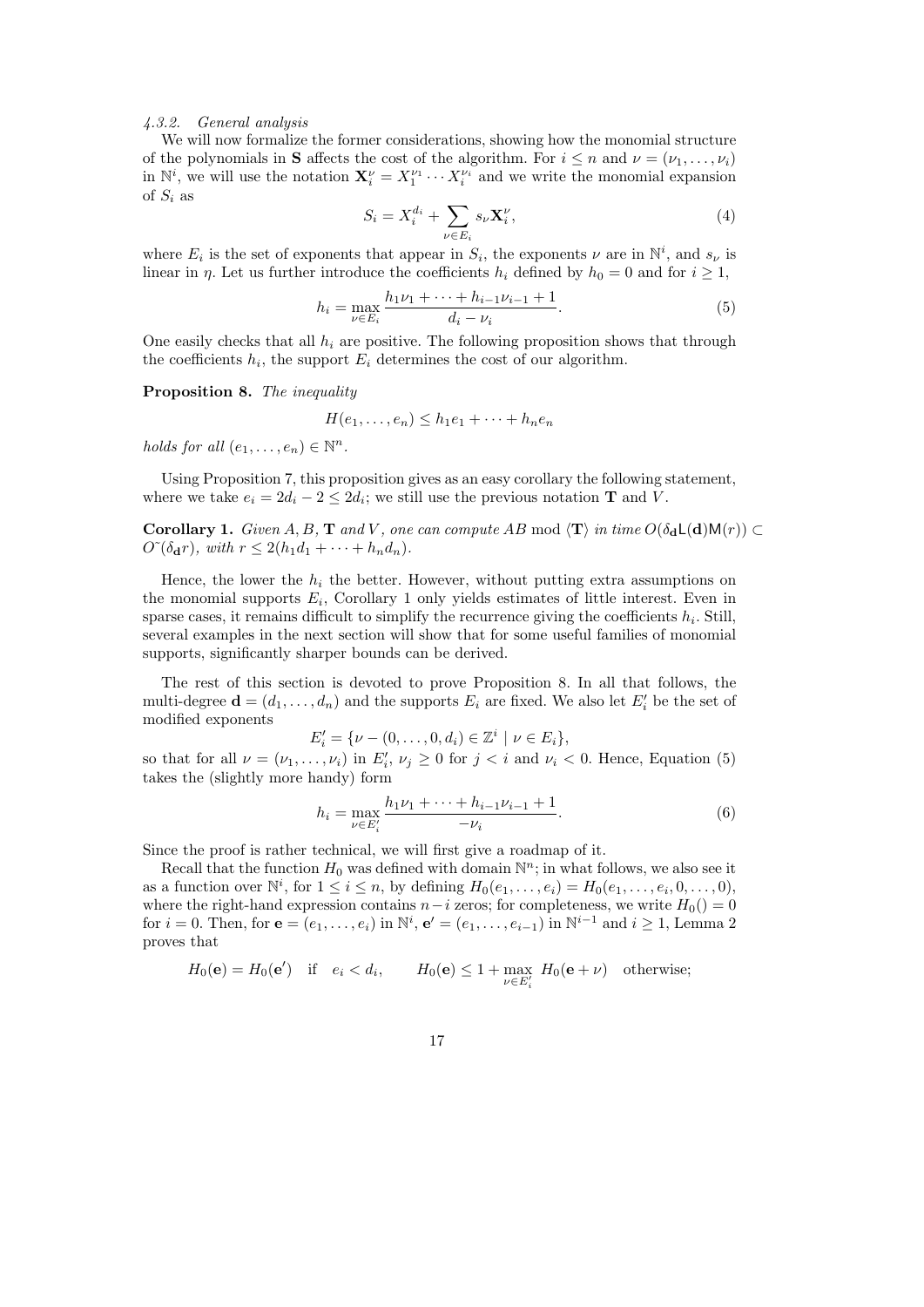this translates the fact that if  $X^e$  is reduced with respect to  $S_i$ , we can drop the last variable  $X_i$ ; otherwise, we do one reduction step by  $S_i$ . Iterating this process, Lemma 3 proves that

$$
H_0(\mathbf{e}) \leq \max \qquad H_0(\mathbf{e} + \sum_{\nu \in E'_i} f_{\nu} \nu) + \sum_{\nu \in E'_i} f_{\nu}.
$$
\n
$$
\text{such that } 0 \leq e_i + \sum_{\nu \in E'_i} f_{\nu} \nu_i \leq d_i - 1
$$

This expression generalizes the example seen before, introducing integer-valued variables that count the reduction steps we do; the linear constraints we obtain are of the same nature as the ones seen in the example. Finally, Lemma 4 will "solve" this optimization problem, by observing (as in the example) that we can find a reasonable bound on the maximum by inspecting the vertices of a simplex.

We will now prove the inequalities showed before. The following recurrence relation enables us to control the growth of  $H_0$ .

**Lemma 2.** For  $i \geq 1$ , let  $\mathbf{e} = (e_1, \ldots, e_i)$  be in  $\mathbb{N}^i$  and let  $\mathbf{e}' = (e_1, \ldots, e_{i-1})$  in  $\mathbb{N}^{i-1}$ . Then the following (in)equalities hold:

$$
H_0(\mathbf{e}) = H_0(\mathbf{e}') \quad \text{if} \quad e_i < d_i, \qquad H_0(\mathbf{e}) \le 1 + \max_{\nu \in E'_i} H_0(\mathbf{e} + \nu) \quad \text{otherwise.}
$$

*Proof.* Let us first suppose  $e_i < d_i$ ; then,

$$
X_1^{e_1}\cdots X_i^{e_i} \bmod \langle {\bf S}\rangle = (X_1^{e_1}\cdots X_{i-1}^{e_{i-1}} \bmod \langle {\bf S}\rangle) X_i^{e_i},
$$

since the latter product is reduced modulo  $\langle S \rangle$ . Both sides have thus the same degree in  $\eta$ , and our first claim follows.

We can now focus on the case  $e_i \geq d_i$ , for which we write  $f_i = e_i - d_i$ , so that  $f_i \geq 0$ . From Equation (4), we deduce

$$
X_i^{f_i} S_i = X_i^{f_i + d_i} + \sum_{\nu \in E_i} s_{\nu} X_i^{f_i} \mathbf{X}_i^{\nu},
$$

and thus we get

$$
X_i^{f_i} S_i = X_i^{e_i} + \sum_{\nu \in E_i'} s_{\nu} X_i^{e_i} \mathbf{X}_i^{\nu},
$$

by the definition of  $E'_i$ . In our notation, we have  $X_1^{e_1} \cdots X_i^{e_i} = \mathbf{X}_i^e$ . Thus, after multiplication by  $X_1^{e_1} \cdots X_{i-1}^{e_{i-1}}$  and term reorganization, the former equality implies that

$$
\mathbf{X}_{i}^{\mathbf{e}} - X_{1}^{e_{1}} \cdots X_{i-1}^{e_{i-1}} X_{i}^{f_{i}} S_{i} = -\sum_{\nu \in E'_{i}} s_{\nu} \mathbf{X}_{i}^{\mathbf{e}+\nu}
$$

.

As a consequence, we deduce that

$$
\deg(\mathbf{X}_{i}^{\mathbf{e}} \bmod \langle \mathbf{S} \rangle, \eta) \leq \max_{\nu \in E'_{i}} \deg(s_{\nu} \mathbf{X}_{i}^{\mathbf{e}+\nu} \bmod \langle \mathbf{S} \rangle, \eta).
$$

Since for  $\nu$  in  $E'_i$ , we have

$$
\deg(s_{\nu} \mathbf{X}_{i}^{\mathbf{e}+\nu} \bmod \langle \mathbf{S} \rangle, \eta) = \deg(s_{\nu}, \eta) + \deg(\mathbf{X}_{i}^{\mathbf{e}+\nu} \bmod \langle \mathbf{S} \rangle, \eta) = 1 + H_{0}(\mathbf{e}+\nu),
$$
 the conclusion follows.  $\Box$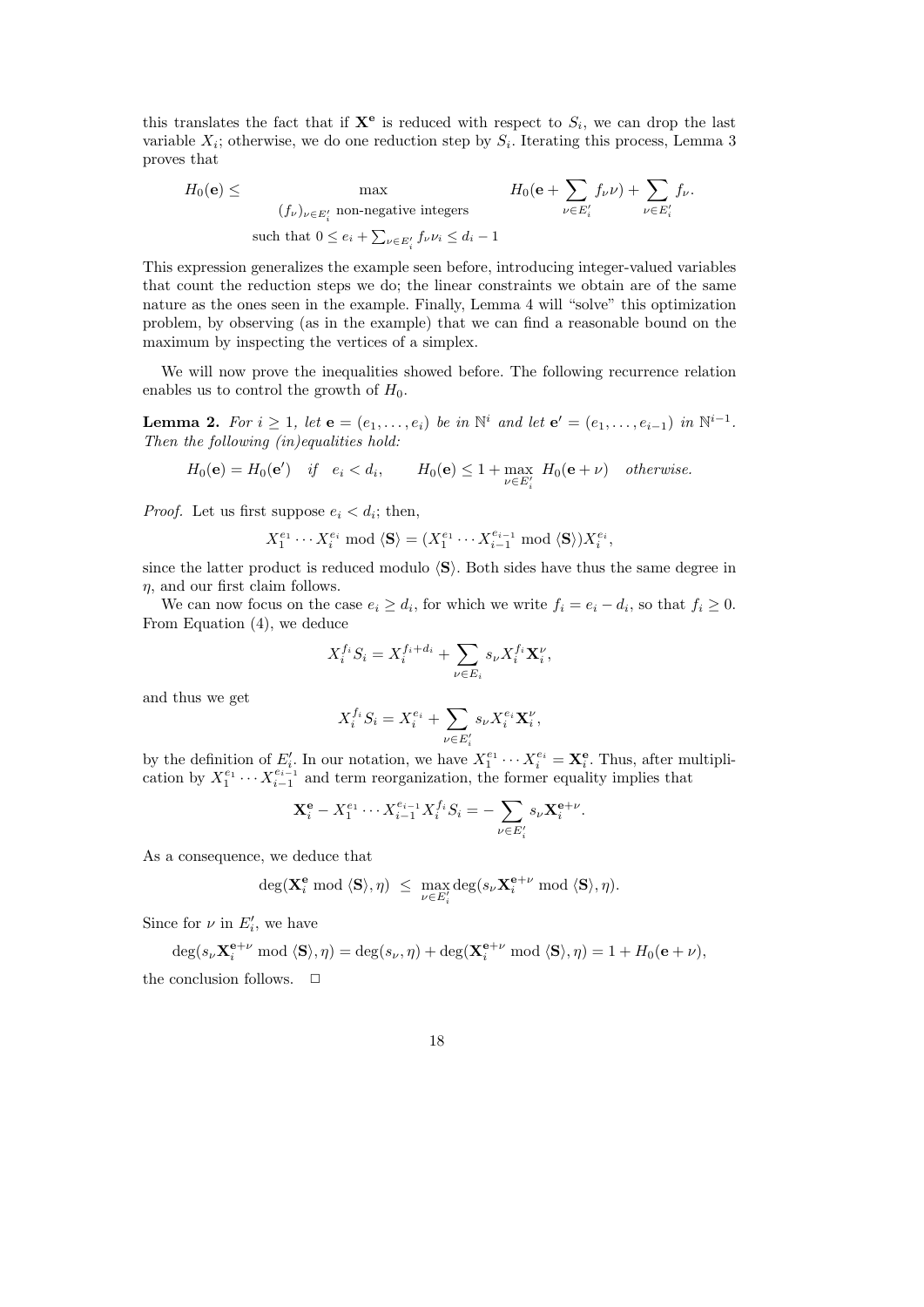Iterating the process of the previous lemma, we obtain the following bound. In the next lemma,  $(f_{\nu})_{\nu \in E'_i}$  is a family of integer valued variables.

**Lemma 3.** Let  $\mathbf{e} = (e_1, \ldots, e_i)$  be in  $\mathbb{N}^i$ . Then the following inequality holds:

$$
H_0(\mathbf{e}) \leq \max_{\substack{(f_\nu)_{\nu \in E'_i} \text{ non-negative integers}}} H_0(\mathbf{e} + \sum_{\nu \in E'_i} f_\nu \nu) + \sum_{\nu \in E'_i} f_\nu.
$$
  
such that  $0 \leq e_i + \sum_{\nu \in E'_i} f_\nu \nu_i \leq d_i - 1$ 

*Proof.* We prove the claim by induction on  $e_i$ . For  $e_i \leq d_i - 1$ , the family  $(f_\nu = 0)_{\nu \in E_i}$ satisfies the constraint  $0 \le e_i + \sum_{\nu \in E'_i} f_{\nu} \nu_i \le d_i - 1$ ; for this choice, the value of the function we maximize is precisely  $H_0(\mathbf{e})$ , so our claim holds. Suppose now that  $e_i \geq d_i$ . Then, the previous lemma gives

$$
H_0(\mathbf{e}) \le 1 + \max_{\nu \in E'_i} H_0(\mathbf{e} + \nu). \tag{7}
$$

Let us fix  $\nu$  in  $E'_i$ ; then  $e+\nu$  has non-negative integer coordinates, and its *i*th coordinate is less than  $e_i$ . Thus, we can apply the induction assumption, obtaining

$$
H_0(\mathbf{e}+\nu) \leq \max_{(f_{\nu'})_{\nu' \in E'_i} \text{ non-negative integers}} H_0(\mathbf{e}+\nu+\sum_{\nu' \in E'_i} f_{\nu'}\nu') + \sum_{\nu' \in E'_i} f_{\nu'}.
$$
  
such that  $0 \leq e_i + \nu_i + \sum_{\nu' \in E'_i} f_{\nu'}\nu'_i \leq d_i - 1$ 

To any set of non-negative integers  $(f_{\nu'})_{\nu'\in E'_i}$  with

$$
0 \le e_i + \nu_i + \sum_{\nu' \in E'_i} f_{\nu'} \nu'_i \le d_i - 1
$$

appearing in the previous maximum, we associate the non-negative integers  $(f'_{\nu'})_{\nu' \in E'_{i}}$ , with  $f'_{\nu} = f_{\nu} + 1$  and  $f'_{\nu'} = f_{\nu'}$  otherwise. These new integers satisfy

$$
0 \le e_i + \sum_{\nu' \in E'_i} f'_{\nu'} \nu'_i \le d_i - 1
$$

and

$$
H_0(\mathbf{e} + \nu + \sum_{\nu' \in E'_i} f_{\nu'} \nu') + \sum_{\nu' \in E'_i} f_{\nu'} = H_0(\mathbf{e} + \sum_{\nu' \in E'_i} f'_{\nu'} \nu') + \sum_{\nu' \in E'_i} f'_{\nu'} - 1.
$$

Taking maxima, we deduce from the previous inequality

$$
H_0(\mathbf{e} + \nu) \leq \max_{(f'_{\nu'})_{\nu' \in E'_i} \text{ non-negative integers}} H_0(\mathbf{e} + \sum_{\nu' \in E'_i} f'_{\nu'} \nu') + \sum_{\nu' \in E'_i} f'_{\nu'} - 1.
$$
  
such that  $0 \leq e_i + \sum_{\nu' \in E'_i} f'_{\nu'} \nu'_i \leq d_i - 1$ 

Substituting in Equation (7) and taking the maximum over  $\nu$  in  $E'_i$  concludes the proof.  $\square$ 

For  $i \leq n$ , let  $L_i$  be the linear form  $(e_1, \ldots, e_i) \mapsto h_1e_1 + \cdots + h_ie_i$ , where the  $h_i$  are as in Equation (5). The following lemma concludes the proof of Proposition 8; as we did for  $H_0$ , for  $i \leq n$ , we extend H to  $\mathbb{N}^i$ , by writing  $H(e_1, \ldots, e_i) = H(e_1, \ldots, e_i, 0, \ldots, 0)$ .

19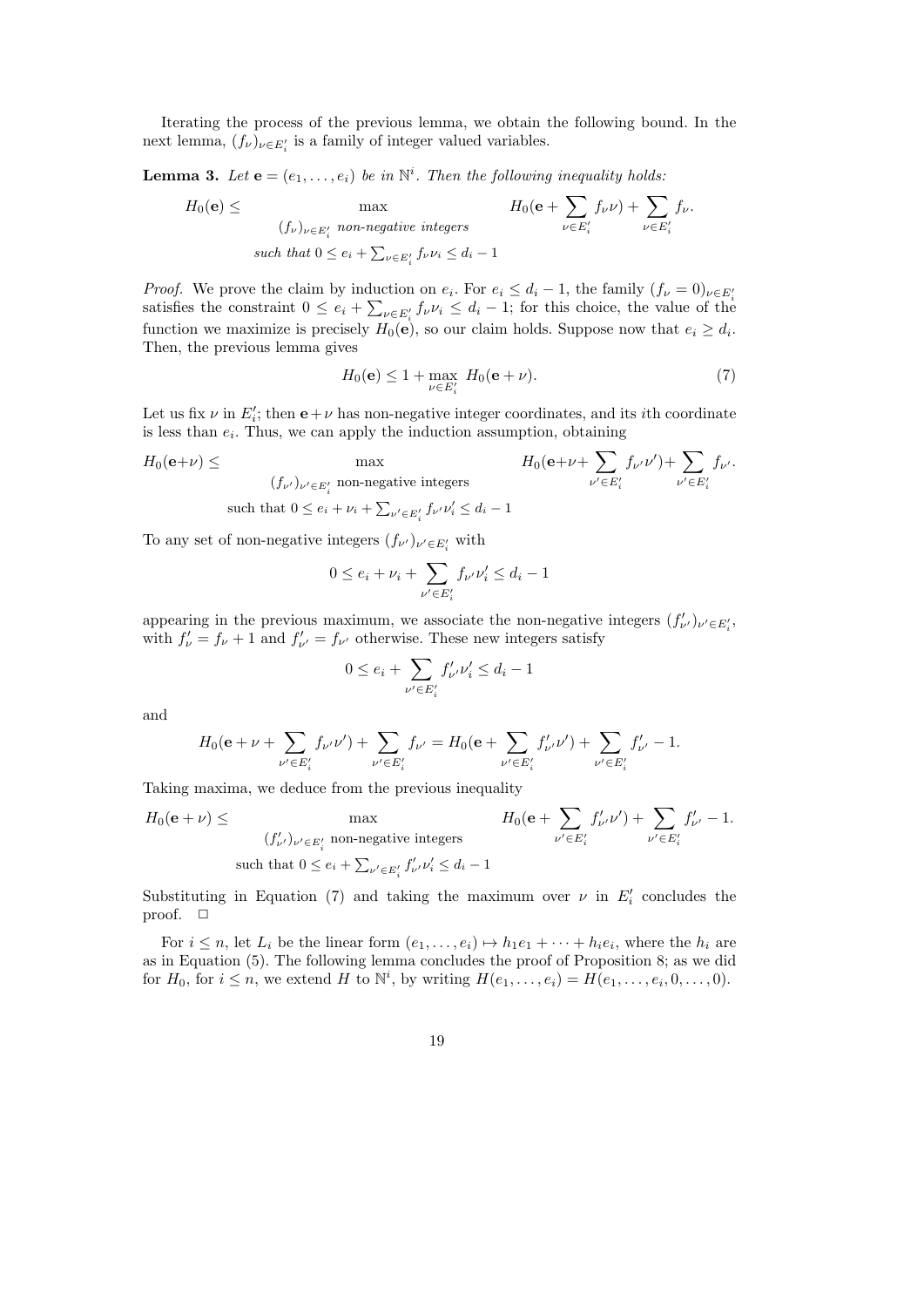**Lemma 4.** For  $i \leq n$  and  $e = (e_1, \ldots, e_i)$  in  $\mathbb{N}^i$ , the inequality  $H(e) \leq L_i(e)$  holds.

*Proof.* It is sufficient to prove that  $H_0(e) \leq L_i(e)$  holds; since all coefficients of  $L_i$  are non-negative,  $L_i$  is non-decreasing with respect to all of its variables, which implies the thesis.

We prove our inequalities by induction on  $i \geq 0$ . For  $i = 0$ , we have  $H_0() = L_0() = 0$ ; hence, our claim vacuously holds at this index. For  $i > 1$ , we now prove that if our inequality holds at index  $i - 1$ , it will also hold at index i. Lemma 3 shows that for any  $\mathbf{e} \in \mathbb{N}^i$ , we have the inequality

$$
H_0(\mathbf{e}) \le \max_{\substack{(f_\nu)_{\nu \in E'_i} \text{ non-negative integers}}} H_0(\mathbf{e} + \sum_{\nu \in E'_i} f_\nu \nu) + \sum_{\nu \in E'_i} f_\nu.
$$
  
such that  $0 \le e_i + \sum_{\nu \in E'_i} f_\nu \nu_i \le d_i - 1$ 

Let  $\varphi$  be the natural projection  $\mathbb{N}^i \to \mathbb{N}^{i-1}$ , let  $(f_{\nu})_{\nu \in E'_i}$  be non-negative integers that satisfy the conditions in the previous inequality. Since  $e + \sum_{\nu \in E'_i} f_{\nu} \nu$  has degree in  $X_i$ less than  $d_i$ , the first point of Lemma 2 shows that

$$
H_0(\mathbf{e} + \sum_{\nu \in E'_i} f_{\nu} \nu) = H_0(\varphi(\mathbf{e} + \sum_{\nu \in E'_i} f_{\nu} \nu));
$$

the induction assumption implies that this quantity is bounded from above by

$$
L_{i-1}(\varphi(\mathbf{e}+\sum_{\nu\in E'_i}f_{\nu}\nu)).
$$

As a consequence,  $H_0(\mathbf{e})$  admits the upper bound

$$
\max \qquad L_{i-1}(\varphi(\mathbf{e} + \sum_{\nu \in E'_i} f_{\nu} \nu)) + \sum_{\nu \in E'_i} f_{\nu}.
$$
\n
$$
\text{such that } 0 \le e_i + \sum_{\nu \in E'_i} f_{\nu} \nu_i \le d_i - 1
$$

This quantity itself is upper-bounded by a similar expression, where we allow the  $f_{\nu}$  to be non-negative reals numbers; this gives

$$
H_0(\mathbf{e}) \leq \max_{(f_\nu)_{\nu \in E'_i} \text{ non-negative real numbers}} L_{i-1}(\varphi(\mathbf{e} + \sum_{\nu \in E'_i} f_\nu \nu)) + \sum_{\nu \in E'_i} f_\nu.
$$
  
such that  $0 \leq e_i + \sum_{\nu \in E'_i} f_\nu \nu_i \leq d_i - 1$ 

Since all  $h_i$  and all  $\nu_1, \ldots, \nu_{i-1}$  are non-negative, the function of  $(f_{\nu})_{\nu \in E'_i}$  we want to maximize is affine with non-negative coefficients. The domain where we maximize it is defined by the conditions

$$
f_{\nu} \ge 0 \text{ for all } \nu \in E'_i, \quad 0 \le e_i + \sum_{\nu \in E'_i} f_{\nu} \nu_i \le d_i - 1,
$$

and it is contained in the domain  $D$  defined by the conditions

$$
f_{\nu} \ge 0
$$
 for all  $\nu \in E'_i$ ,  $0 \le e_i + \sum_{\nu \in E'_i} f_{\nu} \nu_i$ .

20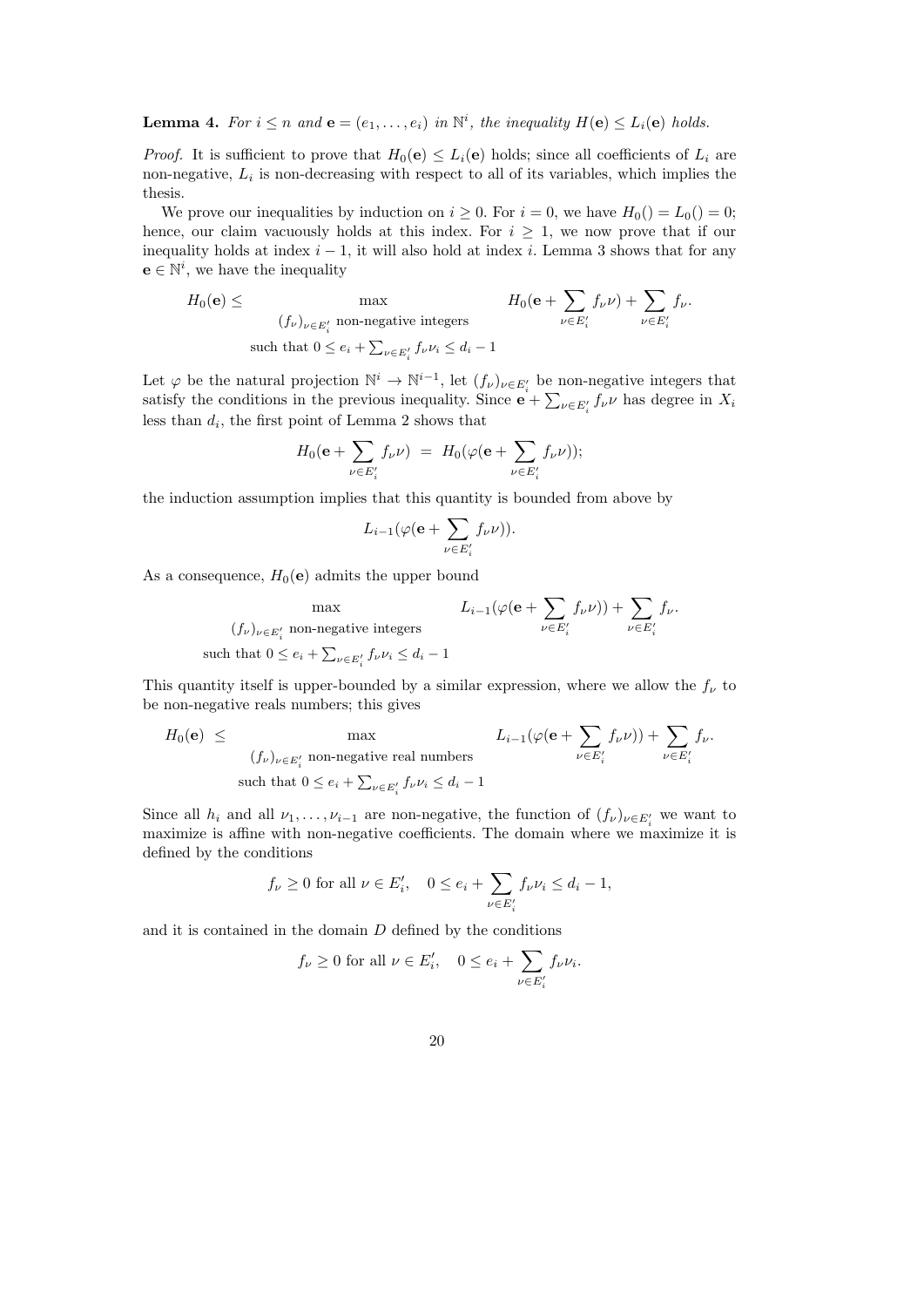Since all unknowns  $f_{\nu}$  are non-negative, while the coefficients  $\nu_i$  are negative, the domain D is convex and bounded. Hence, the maximal value we look for is upper-bounded by the maximal value at the end-vertices of  $D$ , distinct from the origin; these vertices are

$$
E_{\nu} = \{f_{\nu'} = 0 \text{ for } \nu' \neq \nu, \qquad f_{\nu} = -\frac{e_i}{\nu_i}\}, \text{ for } \nu \in E'_i.
$$

At the point  $E_{\nu}$ , the objective function takes the value

$$
L_{i-1}(\varphi(\mathbf{e}-\frac{e_i}{\nu_i}\nu))-\frac{e_i}{\nu_i}
$$

.

By the linearity of  $L_{i-1}$  and  $\varphi$ , this can be rewritten as

$$
L_{i-1}(\varphi(\mathbf{e})) - L_{i-1}(\varphi(\frac{e_i}{\nu_i}\nu)) - \frac{e_i}{\nu_i} = L_{i-1}(\varphi(\mathbf{e})) - \frac{L_{i-1}(\varphi(\nu)) + 1}{\nu_i}e_i.
$$

As a consequence, we obtain the upper bound

$$
H_0(\mathbf{e}) \le L_{i-1}(\varphi(\mathbf{e})) + \max_{\nu \in E'_i} \frac{L_{i-1}(\varphi(\nu)) + 1}{-\nu_i} e_i.
$$

To simplify this further, note that the term  $L_{i-1}(\varphi(\mathbf{e}))$  rewrites as  $h_1e_1 + \cdots + h_{i-1}e_{i-1}$ . Similarly,  $L_{i-1}(\varphi(\nu)) + 1$  equals  $h_1\nu_1 + \cdots + h_{i-1}\nu_{i-1}$ . We deduce the inequality

$$
H_0(\mathbf{e}) \ \leq \ h_1 e_1 + \dots + h_{i-1} e_{i-1} \ + \ \max_{\nu \in E'_i} \frac{h_1 \nu_1 + \dots + h_{i-1} \nu_{i-1} + 1}{-\nu_i} e_i,
$$

which we can finally rewrite as

$$
H_0(\mathbf{e}) \ \leq \ h_1 e_1 + \dots + h_{i-1} e_{i-1} + h_i e_i,
$$

as requested.  $\square$ 

#### 5. Examples

#### 5.1. Main family of examples

We give explicit estimates for the coefficients  $h_i$  of the previous section on the following family of examples. We consider triangular sets  $\mathbf{T} = (T_1, \ldots, T_n)$  such that  $T_i$  has the form

$$
T_i = X_i^{d_i} + \sum_{\nu \in D_i} t_{\nu} \mathbf{X}_i^{\nu}, \quad t_{\nu} \in \mathsf{R}, \tag{8}
$$

where all  $\mathbf{X}_i^{\nu}$  are monomials in  $X_1, \ldots, X_i$  of total degree at most  $\lambda_i$ , for some  $\lambda_i \in \mathbb{N}$ . We let  $d = \max_{i \leq n} d_i$ , and we suppose that R contains at least d pairwise distinct values  $x_1, \ldots, x_d$ , with  $x_i - x_j$  a unit for  $i \neq j$ .

The following proposition illustrates three different situations. The first two cases display a cost quasi-linear in  $d\delta_{\mathbf{d}}$ , which is satisfying, especially for small d; the last one shows that small changes in the assumptions can induce large overheads. We will see in the next subsection cases where  $d_i$  is constant equal to  $d$ , or  $d_i = n + 1 - i$ ; in such cases, d is logarithmic in  $\delta_{\bf d}$  and the cost  $O^{\sim}(d\delta_{\bf d})$  is thus  $O^{\sim}(\delta_{\bf d})$ , which is what we were aiming at.

21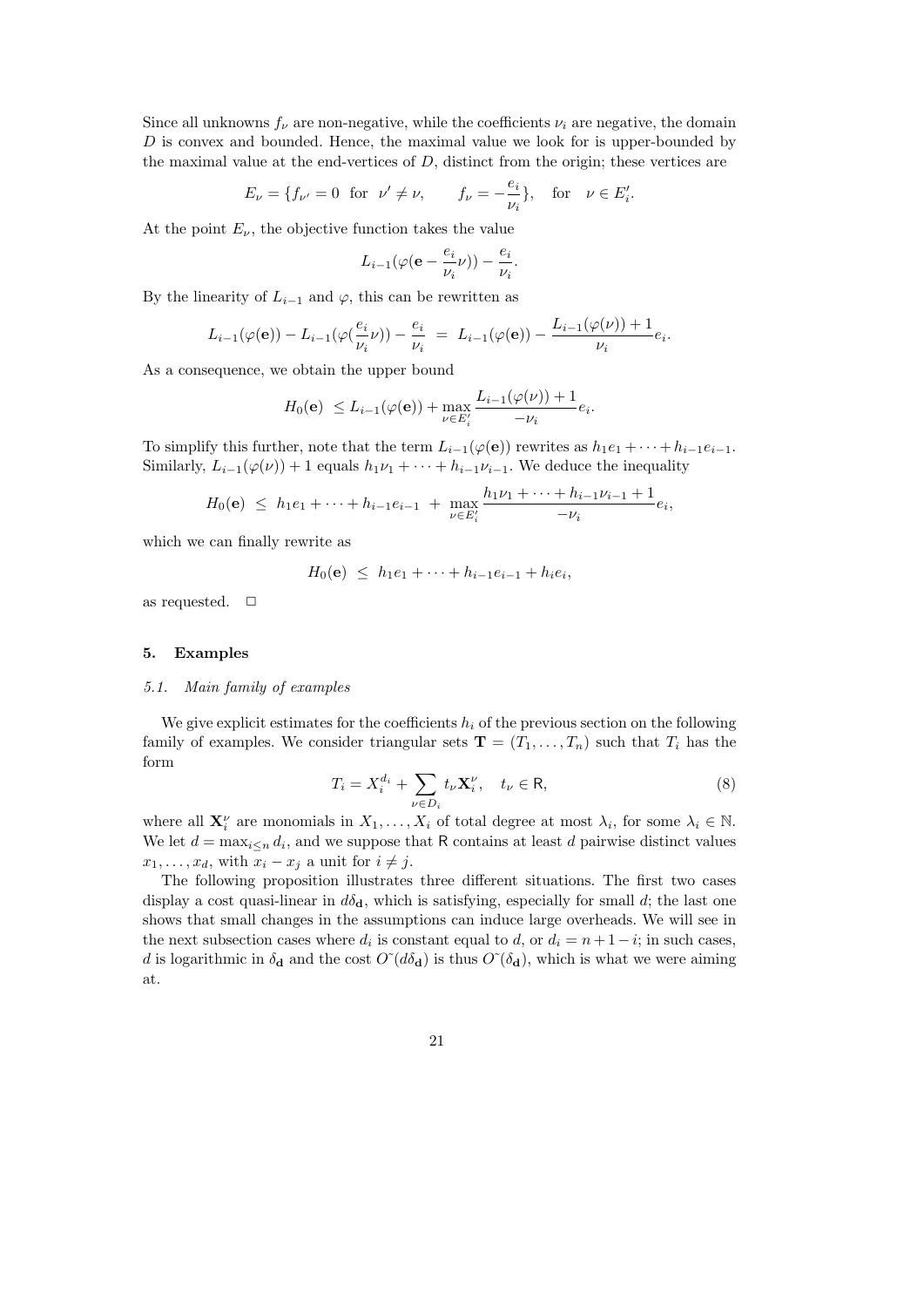**Proposition 9.** With assumptions as above, multiplication modulo  $\langle T \rangle$  can be performed with the following complexities:

$$
O\left(n\,\delta_{\mathbf{d}}\,\frac{\mathsf{C}(d)}{d}\,\mathsf{M}(nd)\right) \;\subset\; O\,\check{ }(\mathrm{d}\delta_{\mathbf{d}}) \qquad \text{if } \lambda_i = d_i - 1 \text{ for all } i,
$$
\n
$$
O\left(n\,\delta_{\mathbf{d}}\,\frac{\mathsf{C}(d)}{d}\,\mathsf{M}(n^2d)\right) \;\subset\; O\,\check{ }(\mathrm{d}\delta_{\mathbf{d}}) \qquad \text{if } \lambda_i = d_i \text{ for all } i,
$$
\n
$$
O\left(n\,\delta_{\mathbf{d}}\,\frac{\mathsf{C}(d)}{d}\,\mathsf{M}(2^n d)\right) \;\subset\; O\,\check{ }(\,2^n d\delta_{\mathbf{d}}) \quad \text{if } \lambda_i = d_i + 1 \text{ for all } i.
$$

*Proof.* First, we construct  $V$ : we simply choose the grid

$$
V = [x_1, \dots, x_{d_1}] \times \dots \times [x_1, \dots, x_{d_n}].
$$
\n
$$
(9)
$$

Thus, we have  $U_i = (X_i - x_1) \cdots (X_i - x_{d_i})$ ; as before we let  $\mathbf{S} = \eta \mathbf{T} + (1 - \eta) \mathbf{U}$ . Thus, the monomial support  $E_i$  associated with  $S_i$  is contained in

$$
D'_{i} = D_{i} \cup \{(0, \ldots, 0, \nu_{i}) \mid 0 \leq \nu_{i} < d_{i}\}.
$$

Since each monomial in  $D_i$  has an exponent of the form  $(\nu_1, \ldots, \nu_i)$ , with  $\nu_1 + \cdots + \nu_i \leq \lambda_i$ and  $\nu_i < d_i$ , we deduce from Equation (5) that

$$
h_i \leq \max_{\nu \in D_i'} \frac{h_1 \nu_1 + \dots + h_{i-1} \nu_{i-1} + 1}{d_i - \nu_i} \leq \max \Big( \max_{\nu \in D_i} \frac{h_1 \nu_1 + \dots + h_{i-1} \nu_{i-1} + 1}{d_i - \nu_i}, 1 \Big).
$$

Let  $h'_i = \max(h_1, \ldots, h_i)$ , so that

$$
h_i \leq \max \left( \max_{\nu \in D_i} \frac{h'_{i-1}(\nu_1 + \dots + \nu_{i-1}) + 1}{d_i - \nu_i}, 1 \right) \leq \max \left( \max_{\nu \in D_i} \frac{h'_{i-1}(\lambda_i - \nu_i) + 1}{d_i - \nu_i}, 1 \right). \tag{10}
$$

Knowing the distribution of the  $d_i$  and  $\lambda_i$ , the former relation makes it possible to analyze the growth of the coefficients  $h_i$ , and thus of  $2(d_1h_1 + \cdots + d_nh_n)$ .

**Case 1.** Suppose first that  $\lambda_i = d_i - 1$ . Then, the former inequality implies  $h_i \leq 1$  for all i, so that  $2(d_1h_1 + \cdots + d_nh_n) \leq 2nd$ .

**Case 2.** If  $\lambda_i = d_i$ , then (10) becomes  $h_i \leq h'_{i-1} + 1$ , so that  $h_i \leq i$  for all i, and thus  $2(d_1h_1 + \cdots + d_nh_n) \leq n(n+1)d.$ 

**Case 3.** If finally  $\lambda_i = d_i + 1$ , then (10) becomes  $h_i \leq 2h'_{i-1} + 1$ , so that  $h'_i \leq 2^i - 1$ . In this case, we get  $2(d_1h_1 + \cdots + d_nh_n) \leq 2^{n+2}d$ .

To conclude the proof, we simply plug the previous estimates in the cost estimate  $O(\delta_{\mathbf{d}} L(\mathbf{d})M(r))$  of Corollary 1, with  $r \leq 2(d_1h_1 + \cdots + d_nh_n)$ , and we use the upper bound  $\mathsf{L}(\mathbf{d}) \leq n\mathsf{C}(d)/d$  of Equation (3).  $\Box$ 

#### 5.2. Cauchy modules

Cauchy modules [27] are a basic construction in Galois theory and invariant theory [32, 27, 1, 26]. Starting from a monic polynomial  $F \in R[X]$  of degree d, we define a triangular set  $F_1, \ldots, F_d$  by letting  $F_1(X_1) = F(X_1)$  and taking iterated divided differences:

$$
F_{i+1}(X_1, \ldots, X_{i+1}) = \frac{F_i(X_1, \ldots, X_{i-1}, X_i) - F_i(X_1, \ldots, X_{i-1}, X_{i+1})}{X_i - X_{i+1}} \qquad 1 \le i < d.
$$

The polynomials  $F_1, \ldots, F_d$  form a triangular set of multi-degree  $\mathbf{d} = (d, d-1, \ldots, 1)$ , so that  $\delta_{\bf d} = d!$ ; their interest stems from the fact that they form a system of generators of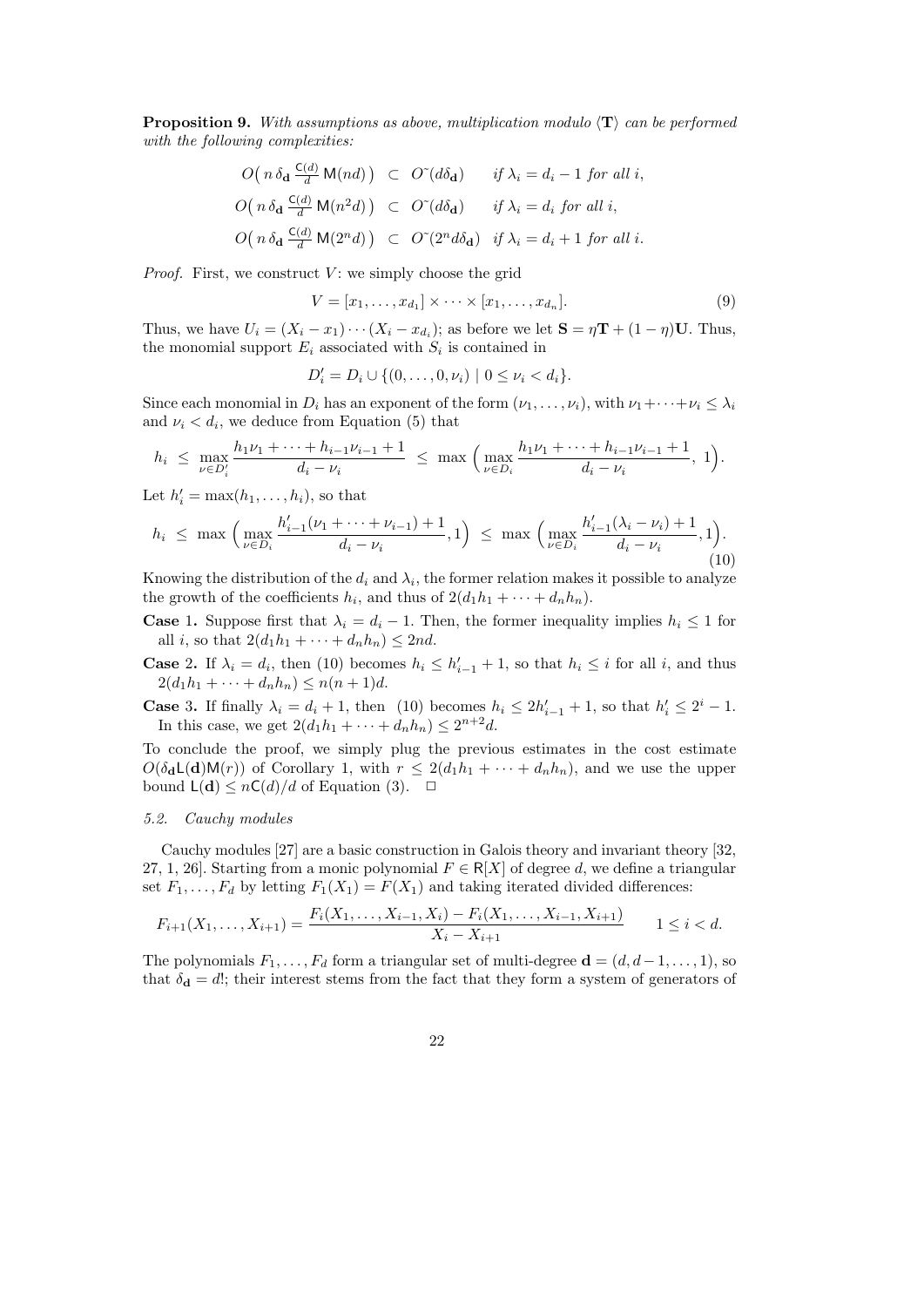the ideal  $(\sigma_i - (-1)^i f_{d-i})_{1 \leq i \leq d}$ , where  $\sigma_i$  is the *i*th elementary symmetric polynomial in  $X_1, \ldots, X_d$  and  $f_i$  is the coefficient of  $X^i$  in F.

One easily checks that  $F_i$  has total degree at most  $d + 1 - i$ . Hence, assuming that  $0, \ldots, d-1$  are units in R, we are under the assumptions of Subsection 5.1, with  $\lambda_i = d_i =$  $d+1-i$  for all i and  $(x_1,\ldots,x_d)=(0,\ldots,d-1)$ . As a consequence, Proposition 9 shows that multiplication modulo  $\langle F_1, \ldots, F_d \rangle$  can be done using  $O(d! \mathsf{C}(d) \mathsf{M}(d^3))$  operations in R, that is, in quasi-linear time  $O^{\sim}(d!)$ . This improves for instance the results given in [17] on the evaluation properties of symmetric polynomials.

#### 5.3. Polynomial multiplication

We show now how to derive quasi-linear time algorithms for *univariate* multiplication in  $R[X]$  from our previous multivariate construction. Unfortunately, our algorithm does not improve on the complexity of Cantor-Kaltofen's algorithm [9]; however, we believe it is worth mentioning. Precisely, given  $n \geq 1$ , we give here an algorithm to perform truncated multiplication in  $R[X]/\langle X^{2^n}\rangle$ . We introduce variables  $X_1, \ldots, X_n$ ; computing in  $A = R[X]/\langle X^{2^n} \rangle$  is equivalent to computing in  $B = R[X_1, \ldots, X_n]/\langle V_1, \ldots, V_n \rangle$ , with  $\mathbf{V} = (V_1, \ldots, V_n)$  given by

$$
\begin{vmatrix} X_1 - X_n^{2^{n-1}} \\ \vdots \\ X_{n-1} - X_n^2 \\ X_n^{2^n}, \end{vmatrix}
$$

since the dummy variables  $X_1, \ldots, X_{n-1}$  play no role in this representation. However, changing the order of the variables, we see that the ideal  $\langle V_1, \ldots, V_n \rangle$  is also equal to the ideal  $\langle T_1, \ldots, T_n \rangle$  given by

$$
\begin{vmatrix} X_n^2 - X_{n-1} \\ \vdots \\ X_2^2 - X_1 \\ X_1^2. \end{vmatrix}
$$

The R-basis of B corresponding to V is  $(X_n^i)_{i\leq 2^n}$ ; the basis corresponding to T is  $M_d$ (notation defined in the introduction), with  $\mathbf{d} = (2, \ldots, 2)$ . Besides, the change of basis does not use any arithmetic operation, since it amounts to rewrite the exponents i in base 2, and conversely.

Hence, we can apply our multivariate multiplication algorithm modulo  $\langle T \rangle$ . Remark that the triangular set **T** satisfies the assumptions of Subsection 5.1 (for any R), with  $d_1 =$  $\cdots = d_n = d = 2, \, \delta_d = 2^n, \, \lambda_1 = \cdots = \lambda_n = 1$  and  $(x_1, x_2) = (0, 1)$ . By Proposition 9, we deduce that the cost of a multiplication in B, and thus in A, is  $O(2^n n \mathsf{M}(n))$ . Since one can multiply univariate polynomials of degree  $2<sup>n</sup>$  using two multiplications in A, this gives the recurrence

$$
M(2^n) \le k2^n n M(n) \text{ and thus } M(d) \le k'd \log(d) M(\log(d))
$$

for some constants k, k'. Unrolling the recursion 1, 2, ..., times, and taking  $M(n) \in O(n^2)$ to end the recursion, we obtain quasi-linear estimates of the form

$$
M(d) \in O(d \log(d)^3) \quad \text{or} \quad M(d) \in O(d \log(d)^2 \log(\log(d))^3), \quad \dots
$$

23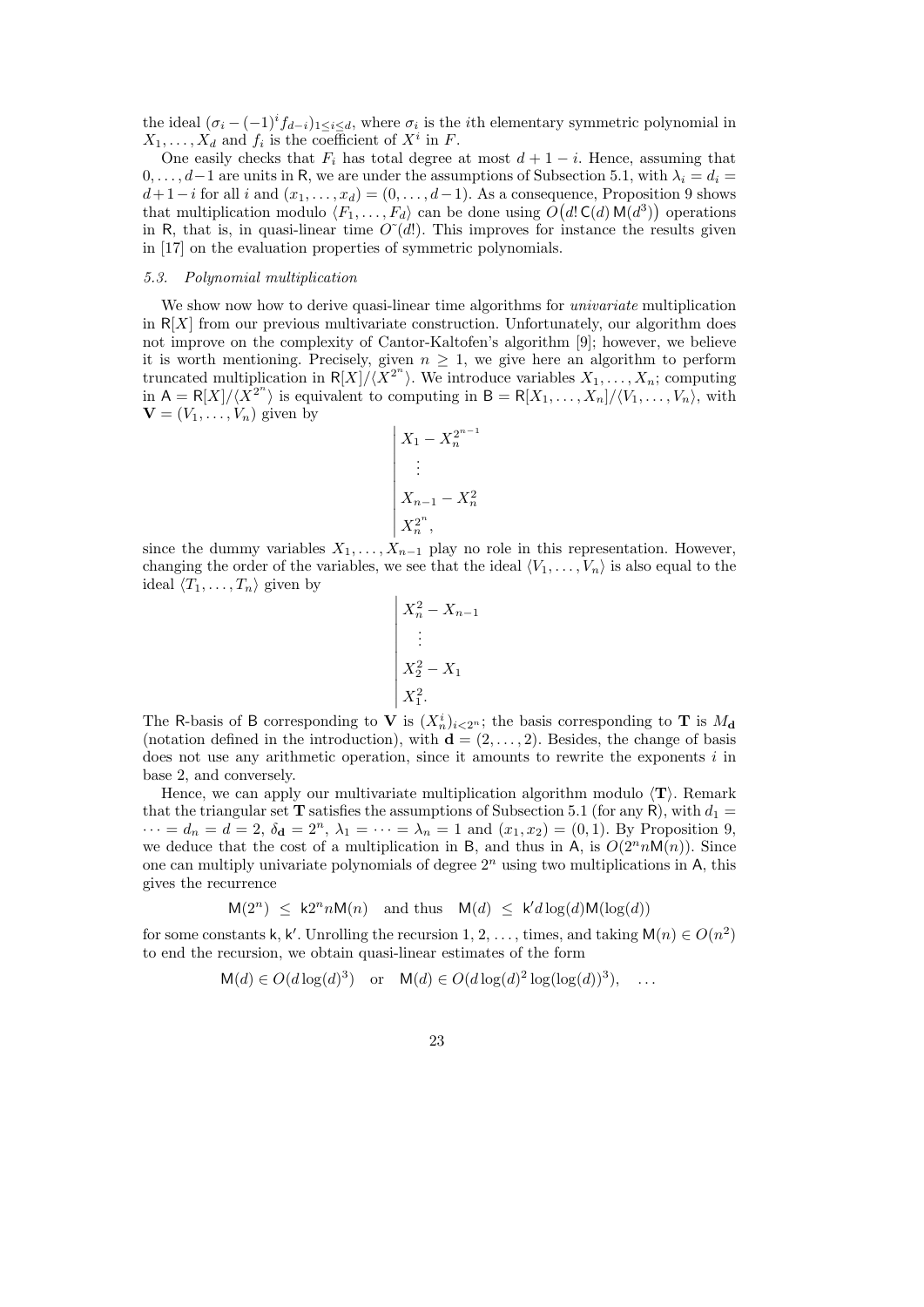The main noteworthy feature of this multiplication algorithm is that no root of unity is present, though our multivariate evaluation-interpolation routine is somewhat similar to a multivariate Fourier Transform. In particular, the case when 2 is a zero-divisor in R requires no special treatment, contrary to [9].

#### 5.4. Exponential generating series multiplication

We continue with a question somehow similar to the one in the previous subsection. Given two sequences  $a_0, \ldots, a_d$  and  $b_0, \ldots, b_d$  in R, we want to compute the sequence  $c_0, \ldots, c_d$  such that

$$
c_k = \sum_{i+j=k} \binom{k}{i} a_i b_j,\tag{11}
$$

where the binomial coefficients are the coefficients of the expansion of  $(1 + X)^i$  in R[X]. We discuss an application of this question in the next section.

The naive algorithm has cost  $O(d^2)$ . If  $1, \ldots, d$  are units in R, the former equation takes the form

$$
\sum_{i \le d} \frac{c_i}{i!} X^i \ = \ \sum_{i \le d} \frac{a_i}{i!} X^i \sum_{i \le d} \frac{b_i}{i!} X^i \mod X^{d+1},\tag{12}
$$

so we can achieve a cost  $O(M(d))$ . Under some much milder assumptions on R, we are going to see how to achieve a similar cost through multivariate computations.

We will suppose that there exists a prime p such that for  $a \in \mathbb{N}$ , if  $gcd(a, p) = 1$ , then a is a unit in R (this is the case e.g. for  $R = \mathbb{Z}/p^k\mathbb{Z}$ ). Let n be such that  $d+1 \leq p^n$ , and introduce the triangular set  $\mathbf{T} = (T_1, \ldots, T_n)$  defined by

$$
\begin{vmatrix} X_n^p - pX_{n-1} \\ \vdots \\ X_2^p - pX_1 \\ X_1^p. \end{vmatrix}
$$

In what follows, for  $i \geq 0$ ,  $(i_0, i_1, \dots)$  denotes the sequence of its coefficients in base p; thus, for  $i \leq d$ , only  $i_0, \ldots, i_{n-1}$  can be non-zero. Besides, we let  $f : \mathbb{N} \to \mathbb{N}$  be defined by  $f(i) = i! / p^{v(i)}$ , where  $v(i!)$  is the *p*-adic valuation of i!. In particular,  $f(i)$  is a unit in R.

#### Proposition 10. Let

$$
A = \sum_{i \le d} \frac{a_i}{f(i)} X_n^{i_0} \cdots X_1^{i_{n-1}}, \quad B = \sum_{i \le d} \frac{b_i}{f(i)} X_n^{i_0} \cdots X_1^{i_{n-1}}, \quad C = \sum_{i \le d} \frac{c_i}{f(i)} X_n^{i_0} \cdots X_1^{i_{n-1}}.
$$

Then  $C = AB \text{ mod } \langle \mathbf{T} \rangle$ .

*Proof.* Let  $i, j \leq d$ , with  $k = i + j \leq d$ . We start by the obvious remark that

$$
\binom{k}{i} = \frac{f(k)}{f(i)f(j)} p^{v(\binom{k}{i})} \tag{13}
$$

24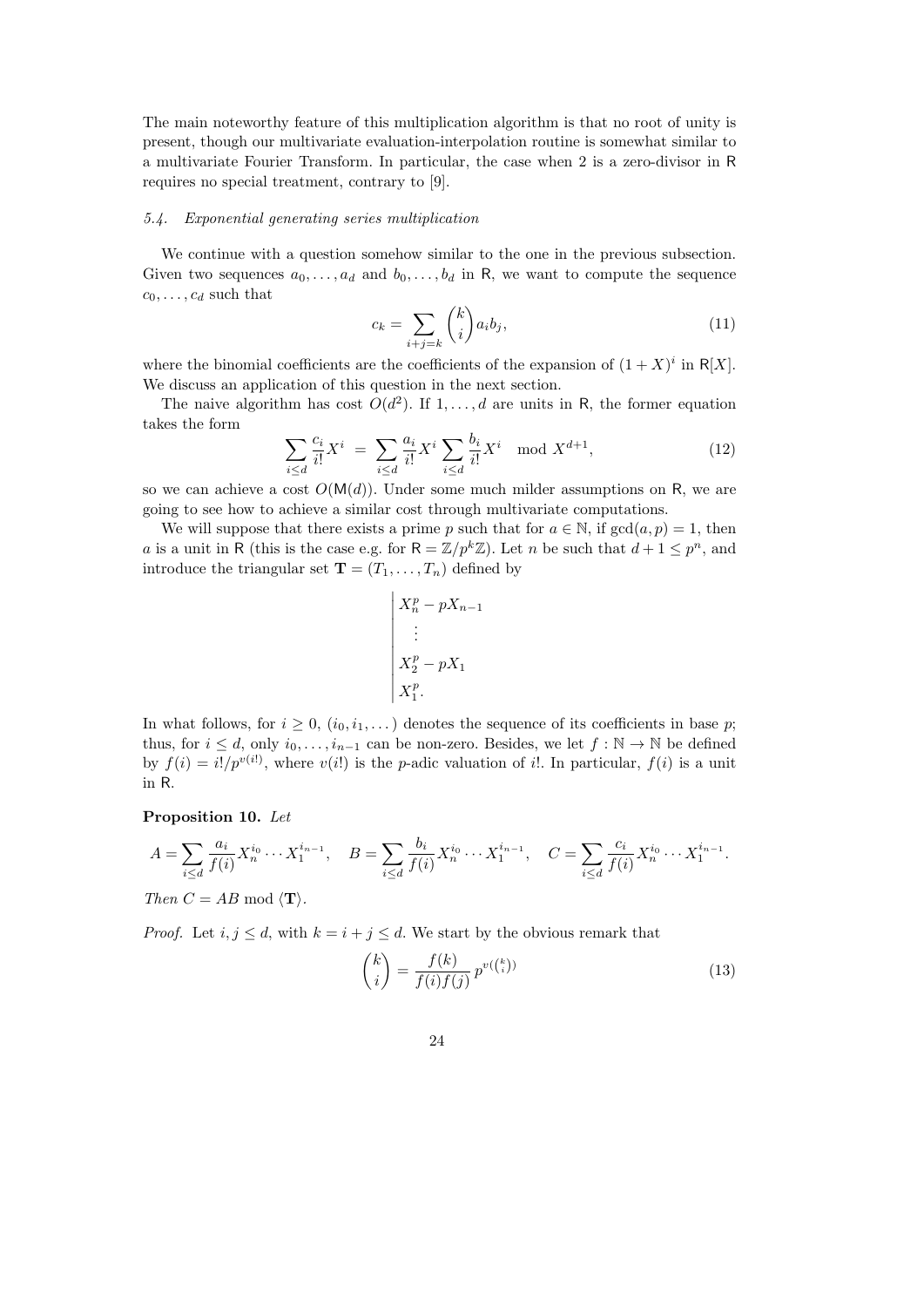holds in R. Besides, the normal form of the product  $\frac{a_i}{f(i)}X_n^{i_0}\cdots X_1^{i_{n-1}}$  by  $\frac{b_j}{f(j)}X_n^{j_0}\cdots X_1^{j_{n-1}}$ modulo  $\langle T \rangle$  is

$$
\frac{a_i b_j}{f(i) f(j)} p^{c(i,j)} X_n^{k_0} \cdots X_1^{k_{n-1}},
$$

where  $c_{i,j}$  is the number of carries held in the addition of i and j in base p. From [31, Eq. (1.6)],  $c_{i,j}$  is exactly the valuation of the binomial coefficient  $\binom{k}{i}$ . Thus, by (13), the former product equals

$$
\binom{k}{i} \frac{a_i b_j}{f(k)} X_n^{k_0} \cdots X_1^{k_{n-1}}
$$

.

Summing over all  $i, j$  gives our claim.  $\Box$ 

As in the previous subsection, we can apply our multivariate multiplication algorithm modulo  $\langle T \rangle$ . Remark that the triangular set T satisfies the assumptions of Subsection 5.1, with  $d_1 = \cdots = d_n = d = p$ ,  $\delta_{\mathbf{d}} = p^n$ ,  $\lambda_1 = \cdots = \lambda_n = 1$  and  $(x_1, \ldots, x_p) = (0, \ldots, p-1)$ . Note as well that we can take  $n \in O(\log_p(d))$ , and that  $\delta_{\mathbf{d}} = p^n \leq pd$ .

By Proposition 9, we deduce that the cost of computing C, and thus all  $c_0, \ldots, c_d$ , is  $O(d \log(d) \mathsf{M}(p) \mathsf{M}(p \log_p(d)))$ . If p is fixed, we obtain the estimate  $O(d \log(d) \mathsf{M}(\log(d)))$ . This is not as good as the estimate  $O(M(d)) = O(d \log(d) \log \log(d))$  we obtained in characteristic zero, but quite close.

#### 6. Application: computing with algebraic numbers

We finally present an application of the previous constructions to computation with algebraic numbers, and give timings of our implementation.

#### 6.1. Presentation of the problem

Let k be a field and let f and g be monic polynomials in  $k[T]$ , of degrees m and n respectively. We are interested in computing their *composed sum*  $h = f \oplus q$ . This is the polynomial of degree  $d = mn$  defined by

$$
f \oplus g = \prod_{\alpha,\beta} (T - \alpha - \beta),
$$

the product running over all the roots  $\alpha$  of f and  $\beta$  of g, counted with multiplicities, in an algebraic closure k of k.

A natural approach consists in computing  $h(T)$  as the resultant of  $f(T-U)$  and  $g(U)$ in U. However, the fastest algorithm for resultants [25] has a complexity of order  $O^*(d^{1.5})$ for  $m = n$ . To do better, Dvornicich and Traverso [12] suggested to compute the power sums

$$
a_i = \sum_{f(\alpha)=0} \alpha^i, \quad b_i = \sum_{g(\beta)=0} \beta^i
$$

of respectively f and g, and deduce the power sums  $c_i$  of h, by means of Equation (11). In [5], this approach is showed to take time  $O(M(d))$ , over fields of characteristic zero or larger than d. Indeed, computing  $(a_i)_{i\leq d}$  and  $(b_i)_{i\leq d}$  can be done in  $O(\mathsf{M}(d))$  operations, over any field, using Newton iteration for power series division [28]. Then, by our assumption on the characteristic, one can compute  $(c_i)_{i\leq d}$  in quasi-linear time using Equation (12), for another  $M(d) + O(d)$  operations. Finally, knowing  $(c_i)_{i \leq d}$ , one can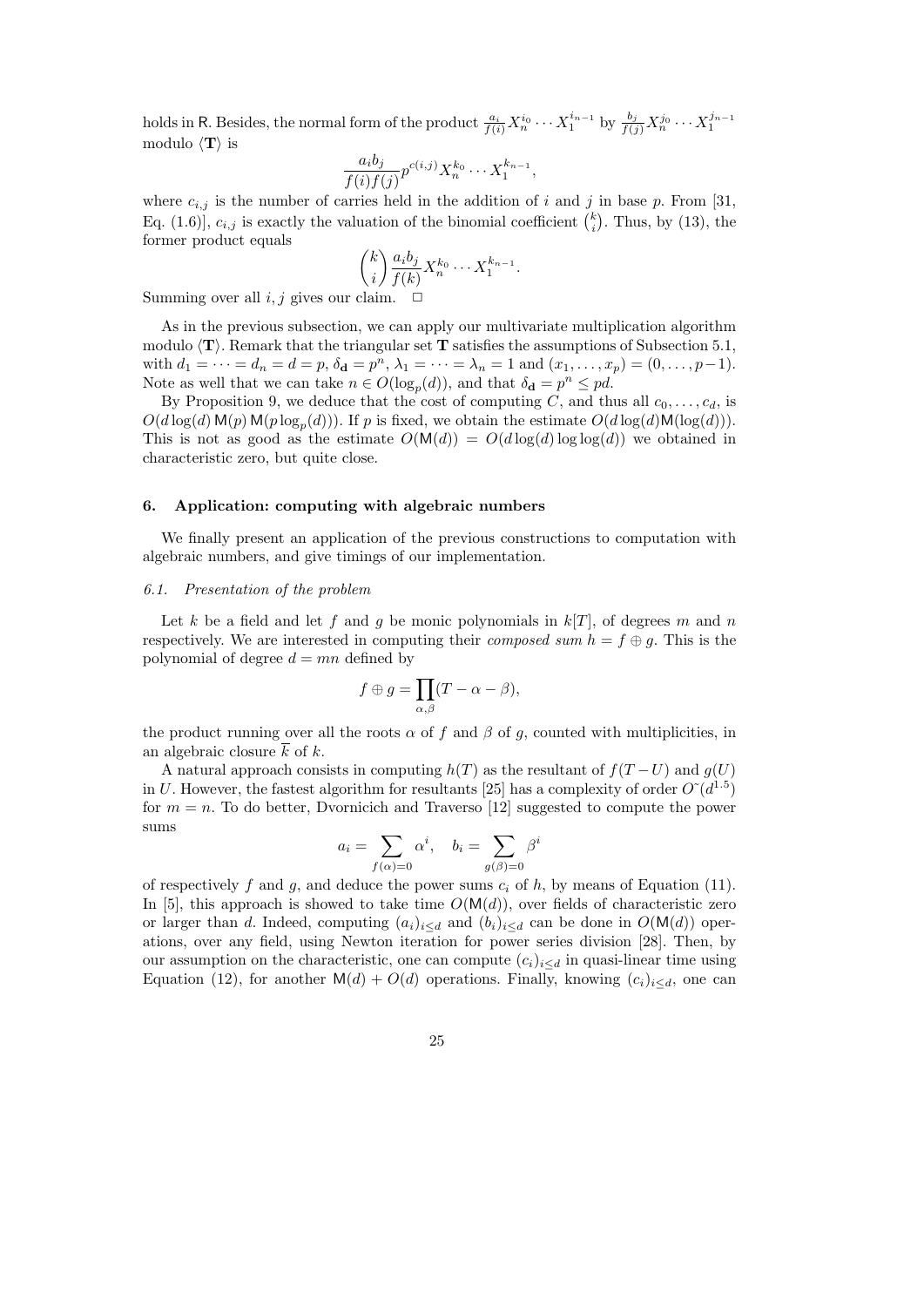then recover h in time  $O(M(d))$  as well, using fast exponential computation [8, 28, 34, 7]; this step relies as well on the assumption on the characteristic.

If k has positive characteristic less than  $d$ , two issues arise: Equation (12) makes no sense anymore and  $(c_i)_{i\leq d}$  are actually not enough to recover h. To our knowledge, no general solution better than the resultant method was known up to now (partial answers are in [5, 29] under restrictive conditions). We propose here a solution that works over finite fields, following an idea introduced in [18].

For simplicity, we consider only  $k = \mathbb{F}_p$ . Since our algorithm actually does computations over rings of the form  $\mathbb{Z}/p^{\alpha}\mathbb{Z}$ , measuring its complexity in  $\mathbb{F}_p$ -operations as we did up to now is not appropriate. Instead, we count bit operations. Thus, we let  $M_{\mathbb{Z}}$  be such that integers of bit-length  $\ell$  can be multiplied using  $M_{\mathbb{Z}}(\ell)$  bit operations; quasi-linear estimates are known as well for  $M_{\mathbb{Z}}$ , the best to date being Fürer's  $\ell \log(\ell)2^{O(\log^*(\ell))}$  [14].

Proposition 11. Given f and g, one can compute h using

$$
O((\mathsf{M}(d) + d \log(d) \mathsf{M}(p) \mathsf{M}(p \log_d(p))) \mathsf{N}(p, d))
$$

bit operations, with  $N(p, d) = O(M_Z(\log(p)) \log(\log(p)) + M_Z(\log(d))).$ 

After simplification, this cost is seen to be  $O^-(dp^2)$  bit operations. Also, if we consider p fixed, the cost becomes

$$
O((\mathsf{M}(d) + d \log(d) \mathsf{M}(\log(d))) \mathsf{M}_{\mathbb{Z}}(\log(d))),
$$

that is, quasi-linear.

*Proof.* Let  $\mathbb{Z}_p$  be the ring of p-adic integers and let F and G be monic lifts of f and g in  $\mathbb{Z}_p[T]$ , of degrees m and n. Defining  $H = F \oplus G \in \mathbb{Z}_p[T]$ , we have that  $h =$ H mod p. Let further  $(A_i)_{i>0}$ ,  $(B_i)_{i>0}$  and  $(C_i)_{i>0}$  be the power sums of respectively F, G and H. For any  $\alpha \geq 0$ , the reductions  $A_i \mod p^{\alpha}$ ,  $B_i \mod p^{\alpha}$ , and  $C_i \mod p^{\alpha}$  satisfy Equation (11), so we can apply the results of Subsection 5.4 to deduce  $(C_i \mod p^{\alpha})_{i \leq d}$ from  $(A_i \mod p^\alpha)_{i \leq d}$  and  $(B_i \mod p^\alpha)_{i \leq d}$ .

Besides, taking  $\alpha = \lfloor \log_p(d) \rfloor + 1$ , it is proved in [6] that given  $(C_i \mod p^{\alpha})_{i \leq d}$ , one can compute h in quasi-linear time  $O(\mathsf{M}(d)\mathsf{M}_{\mathbb{Z}}(\log_p(d)))$  bit operations. Remark that this step is non trivial: recovering a polynomial of degree  $d$  from its Newton sums requires divisions by  $1, \ldots, d$ , and not all these numbers are units in small characteristic.

In the algorithm, the function Lift simply lifts its argument from  $\mathbb{F}_p[T] = \mathbb{Z}/p\mathbb{Z}[T]$  to  $\mathbb{Z}/p^{\alpha}\mathbb{Z}[T]$ ; the function PowerSums computes the first d power sums of its arguments by the algorithm of [28]. Step 7 applies the algorithm of Subsection 5.4, and the last step uses the algorithm presented in  $[6]$  to recover h.

Our choice of  $\alpha$  implies that  $\log(p^{\alpha}) = O(\log(d))$ . Thus, operations  $(+, \times)$  modulo  $p^{\alpha}$ take  $O(\mathsf{M}_{\mathbb{Z}}(\log(d)))$  bit operations [15, Chapter 9]. Using Newton iteration, inversions modulo  $p^{\alpha}$  take  $\mathsf{N}(p,d) = O(\mathsf{M}_{\mathbb{Z}}(\log(p)) \log(\log(p)) + \mathsf{M}_{\mathbb{Z}}(\log(d)))$  bit operations, where the first term stands for the cost computing the inverse modulo  $p$ , and the second one for lifting it modulo  $p^{\alpha}$ .

The cost of computing  $(A_i)_{i\leq d}$  and  $(B_i)_{i\leq d}$  is  $O(\mathsf{M}(d))$  operations modulo  $p^{\alpha}$ ; this dominates the cost of recovering h. The remaining cost is that of computing  $(C_i)_{i\leq d}$ , which is reported in Subsection 5.4 in terms of numbers of operations modulo  $p^{\alpha}$ . The previous estimate on  $N(p, d)$  concludes the proof.  $\Box$ 

26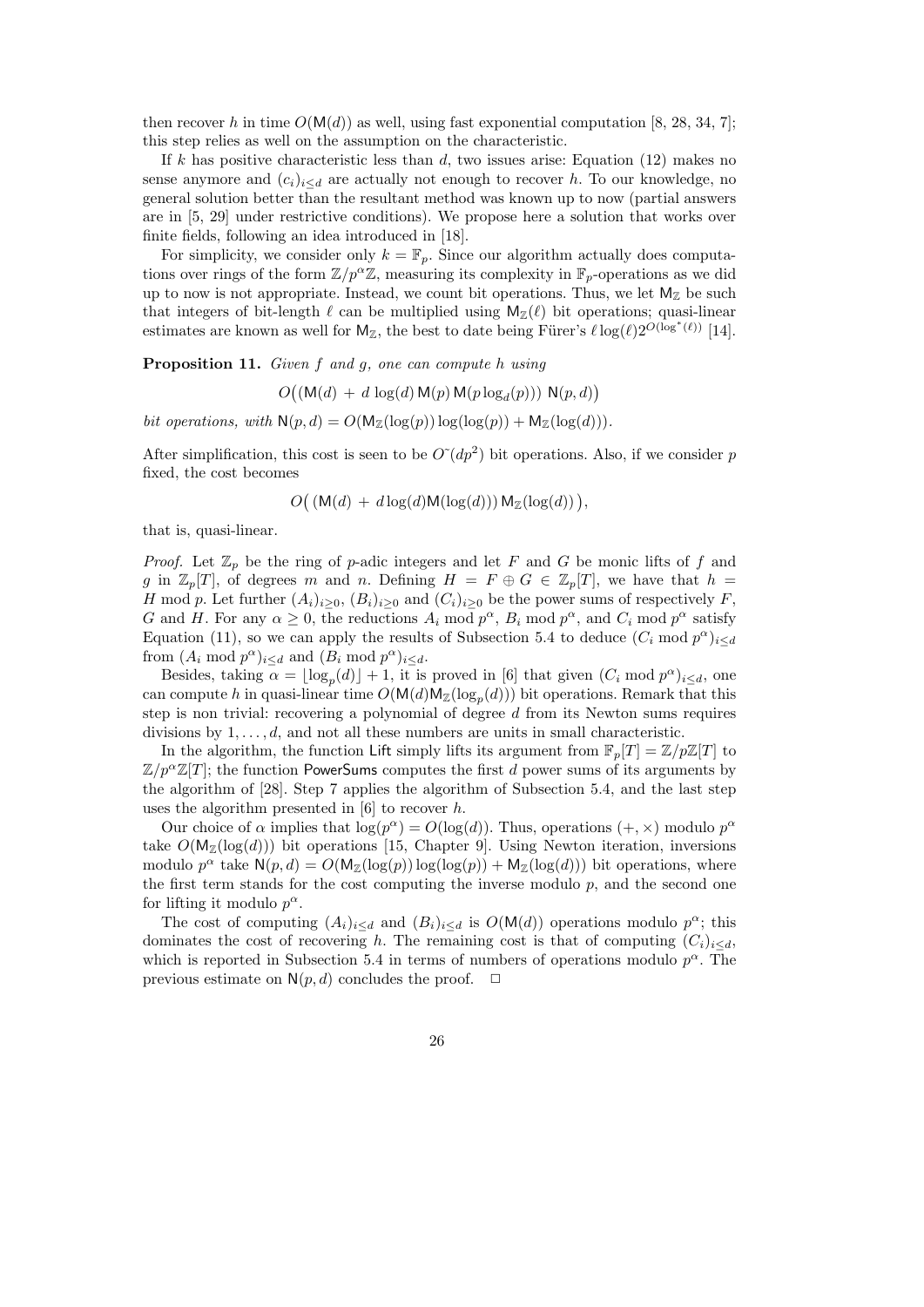ComposedSum $(f, g)$ 1.  $d \leftarrow \deg(f) \deg(g)$ 2.  $\alpha \leftarrow \lfloor \log_p(d) \rfloor + 1$ 3.  $F \leftarrow \mathsf{Lift}(f, \alpha)$ 4.  $(A_i)_{i \le d} \leftarrow$  PowerSums $(F, d)$ 5.  $G \leftarrow \text{Lift}(q, \alpha)$ 6.  $(B_i)_{i \leq d} \leftarrow PowerSums(G, d)$ 7.  $(C_i)_{i\leq d} \leftarrow$  Exponential Generating Series Multiplication  $(A, B)$ 8. return PowerSumsToPolynomial $(C)$ 

Fig. 10. Composed sum in small characteristic.

Remark that a more general question is to compute

$$
\prod_{\alpha,\beta}(T-q(\alpha,\beta)),
$$

where q is any polynomial in  $k[X, Y]$ , and where the product is taken as before over all roots  $\alpha$  of f and  $\beta$  of g. Here, we dealt with  $q = X + Y$ ; the case  $q = XY$  is actually simpler, and is discussed in [12, 5, 6]. However, in the general case, even in characteristic zero, no quasi-linear time algorithm is known as of now.

#### 6.2. Experimental results

We implemented the composed sum algorithm over  $\mathbb{F}_2$  (*i.e.*,  $p = 2$  here). We used the NTL C++ package as a basis [30]. Since NTL does not implement bivariate resultants, we also used Magma [4] for comparison with the resultant method. All timings are obtained on an AMD Athlon 64 with 5GB of RAM.

Figure 11 gives detailed timings for our algorithm; each colored area gives the time of one of the main tasks. The less costly step is the first, the conversion from the original polynomials to their Newton sums. Then, we give the time needed to compute all the power series roots needed for our multiplication algorithm, followed by the evaluationinterpolation process itself; finally, we give the time necessary to recover  $h$  from its power sums. Altogether, the practical behavior of our algorithm matches the quasi-linear complexity estimates. The steps we observe correspond to the increase in the number of variables in our multivariate polynomials, and are the analogues of the steps observed in classical FFT.

Figure 12 gives timings obtained in Magma, using the built-in resultant function, on the same set of problems as above. As predicted by the complexity analysis, the results are significantly slower (about two orders of magnitude for the larger problems).

#### 7. Conclusion

Several questions remain open after this work. First, it should be stressed that for triangular sets in few variables (say up to 4), the approach discussed here is not expected to be competitive with the general purpose algorithms: our advantages appear in structured situations. Indeed, the most challenging open problem remains how to unconditionally get rid of all exponential factors in multiplication algorithms for triangular sets.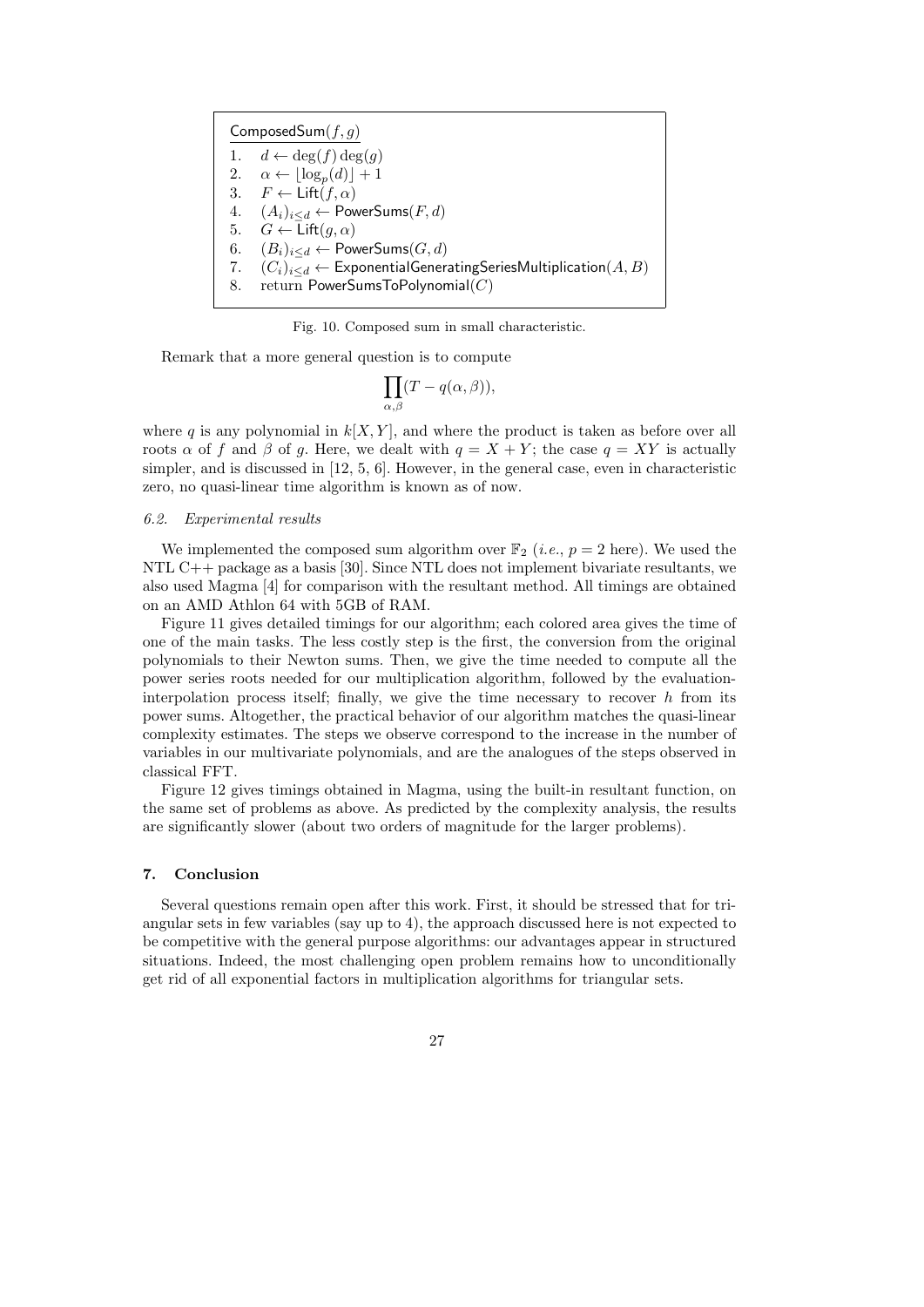

Fig. 11. Detailed timings for our algorithm.



Fig. 12. Timings in magma.

More immediate questions may be the following: at the fine tuning level, adapting the idea of the Truncated Fourier Transform [33] should enable us to reduce the step effect in the timings of the previous section. Besides, it will be worthwhile to investigate what other applications can be dealt with using the "homotopy multiplication" model, such as the product of matrices with entries defined modulo a triangular set, or further tasks such as modular inversion or modular composition.

#### References

[1] I. Abdeljaouad, S. Orange, G. Renault, and A. Valibouze. Computation of the decomposition group of a triangular ideal. Applicable Algebra in Engineering Com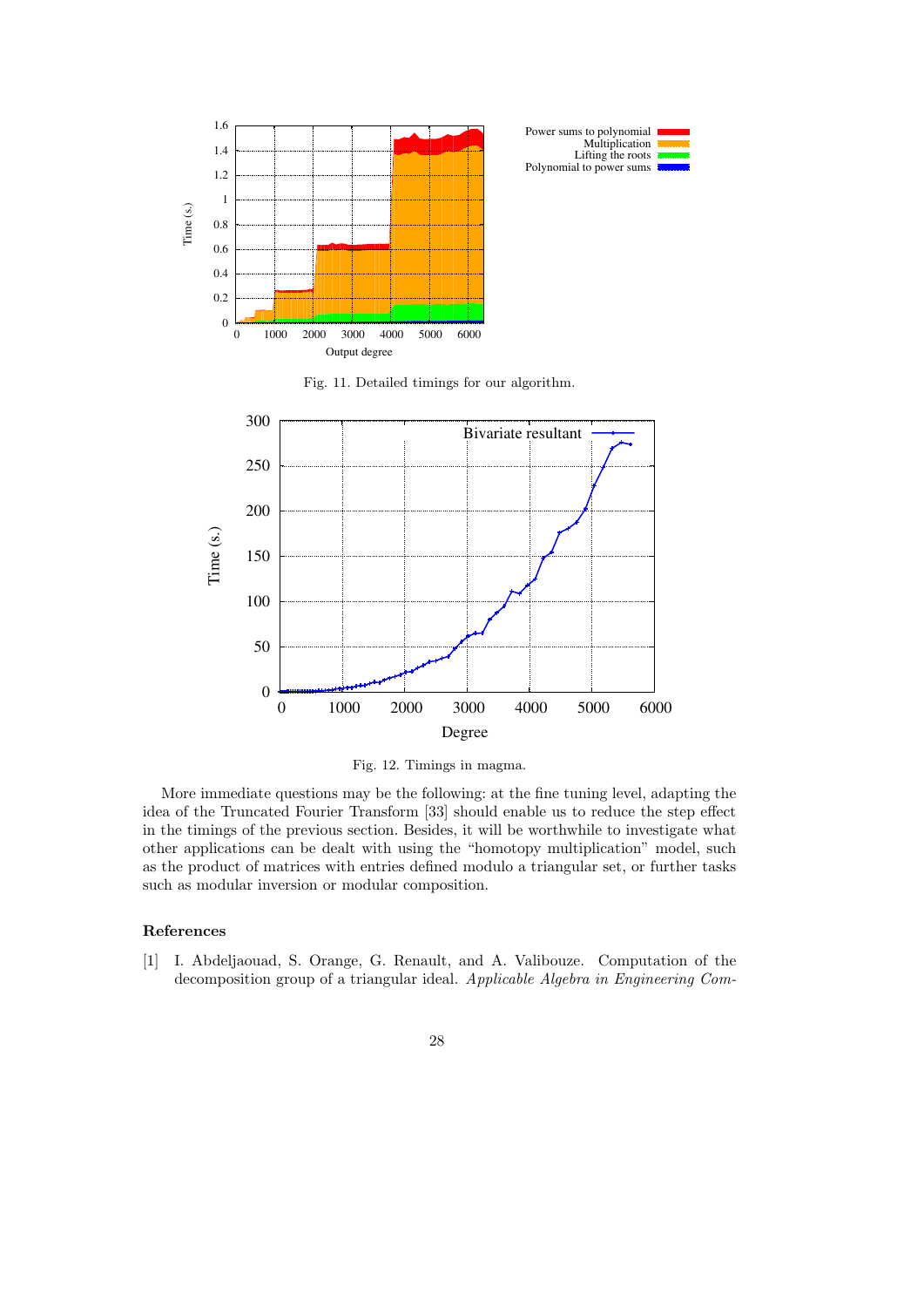munication and Computing, 15(3-4):279–294, 2004.

- [2] A. V. Aho, K. Steiglitz, and J. D. Ullman. Evaluating polynomials at fixed sets of points. SIAM J. Comp., 4(4):533–539, 1975.
- [3] P. Aubry and A. Valibouze. Using Galois ideals for computing relative resolvents. J. Symb. Comp., 30(6):635–651, 2000.
- [4] W. Bosma, J. Cannon, and C. Playoust. The Magma algebra system. I. The user language. J. Symb. Comp., 24(3-4):235–265, 1997.
- [5] A. Bostan, P. Flajolet, B. Salvy, and E. Schost. Fast computation of special resul- ´ tants. J. Symb. Comp., 41(1):1–29, 2006.
- [6] A. Bostan, L. Gonz´alez-Vega, H. Perdry, and E. Schost. From Newton sums to ´ coefficients: complexity issues in characteristic p. In MEGA'05, 2005.
- [7] A. Bostan and E. Schost. A simple and fast algorithm for computing exponentials ´ of power series. Available at http://algo.inria.fr/bostan/, 2008.
- [8] R. P. Brent. Multiple-precision zero-finding methods and the complexity of elementary function evaluation. In Analytic computational complexity, pages 151–176. Academic Press, 1976.
- [9] D. G. Cantor and E. Kaltofen. On fast multiplication of polynomials over arbitrary algebras. Acta Informatica, 28(7):693–701, 1991.
- [10] X. Dahan, M. Moreno Maza, E. Schost, W. Wu, and Y. Xie. Lifting techniques for ´ triangular decompositions. In ISSAC'05, pages 108–115. ACM, 2005.
- [11] X. Dahan, M. Moreno Maza, E. Schost, and Y. Xie. On the complexity of the D5 ´ principle. In Transgressive Computing, pages 149–168, 2006.
- [12] R. Dvornicich and C. Traverso. Newton symmetric functions and the arithmetic of algebraically closed fields. In AAECC-5, volume 356 of LNCS, pages 216–224. Springer, 1989.
- [13] M. Foursov and M. Moreno Maza. On computer-assisted classification of coupled integrable equations. J. Symb. Comp., 33:647–660, 2002.
- [14] M. Fürer. Faster integer multiplication. In 39th Annual ACM Symp. Theory Comp., pages 57–66. ACM, 2007.
- [15] J. von zur Gathen and J. Gerhard. Modern Computer Algebra. Cambridge University Press, 1999.
- [16] P. Gaudry and E. Schost. Construction of secure random curves of genus 2 over ´ prime fields. In Eurocrypt'04, pages 239–256. Springer, 2004.
- [17] P. Gaudry, É. Schost, and N. Thiéry. Evaluation properties of symmetric polynomials. International Journal of Algebra and Computation, 16(3):505–523, 2006.
- [18] L. González-Vega and H. Perdry. Computing with Newton sums in small characteristic. In EACA'04, 2004.
- [19] I. A. Kogan and M. Moreno Maza. Computation of canonical forms for ternary cubics. In ISSAC'02, pages 151–160. ACM, 2002.
- [20] L. Langemyr. Algorithms for a multiple algebraic extension. In Effective methods in algebraic geometry), volume 94 of Progr. Math., pages  $235-248$ . Birkhäuser, 1991.
- [21] X. Li, M. Moreno Maza, R. Rasheed, and E Schost. High-performance symbolic com- ´ putation in a hybrid compiled-interpreted programming environment. In ICCSA'08, pages 331–341. IEEE, 2008.
- [22] X. Li, M. Moreno Maza, and E. Schost. Fast arithmetic for triangular sets: from ´ theory to practice. In ISSAC'07, pages 269–276. ACM, 2007.
	- 29